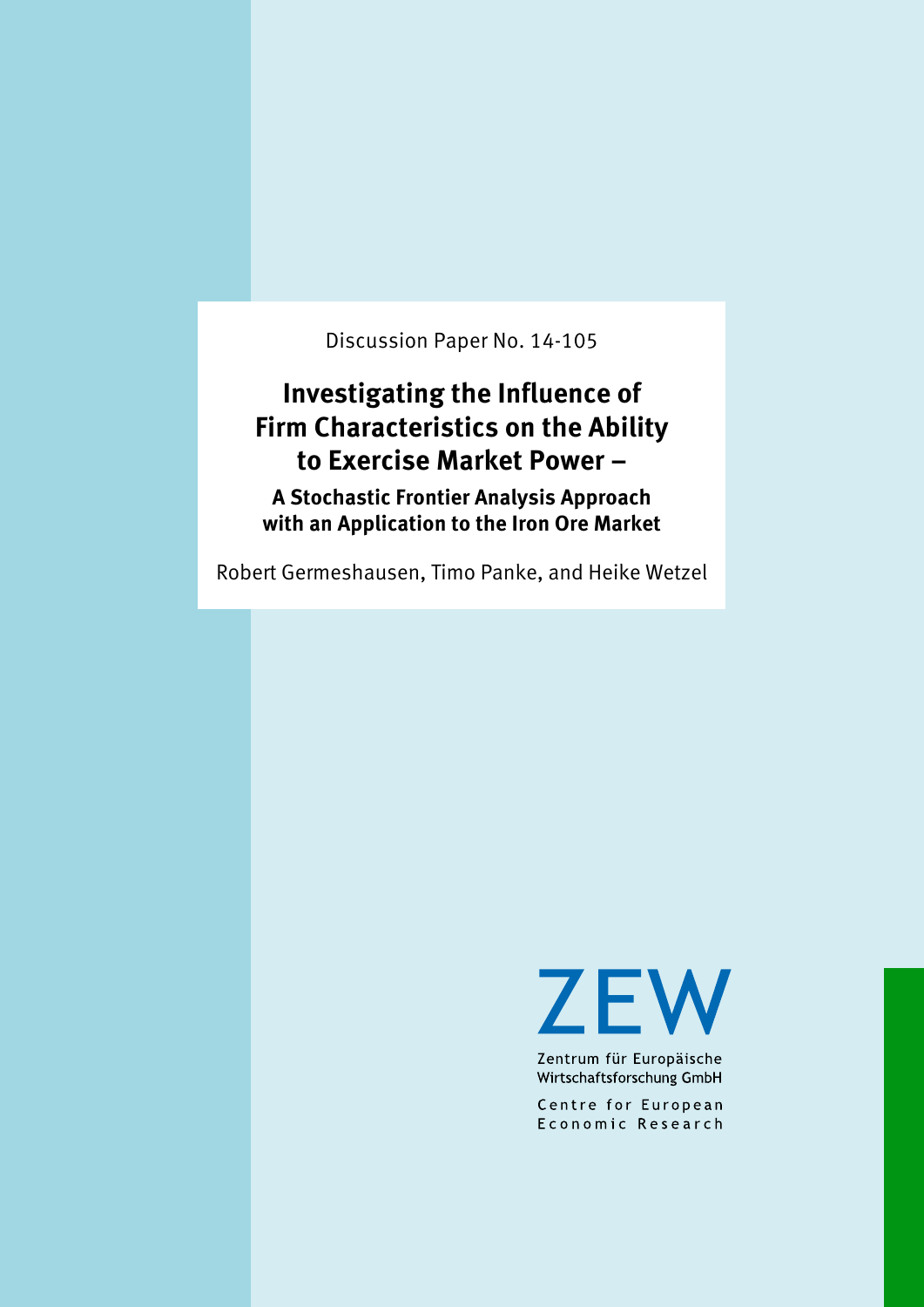Discussion Paper No. 14-105

# **Investigating the Influence of Firm Characteristics on the Ability to Exercise Market Power –**

**A Stochastic Frontier Analysis Approach with an Application to the Iron Ore Market**

Robert Germeshausen, Timo Panke, and Heike Wetzel

Download this ZEW Discussion Paper from our ftp server: http://ftp.zew.de/pub/zew-docs/dp/dp14105.pdf

Die Discussion Papers dienen einer möglichst schnellen Verbreitung von neueren Forschungsarbeiten des ZEW. Die Beiträge liegen in alleiniger Verantwortung der Autoren und stellen nicht notwendigerweise die Meinung des ZEW dar.

Discussion Papers are intended to make results of ZEW research promptly available to other economists in order to encourage discussion and suggestions for revisions. The authors are solely responsible for the contents which do not necessarily represent the opinion of the ZEW.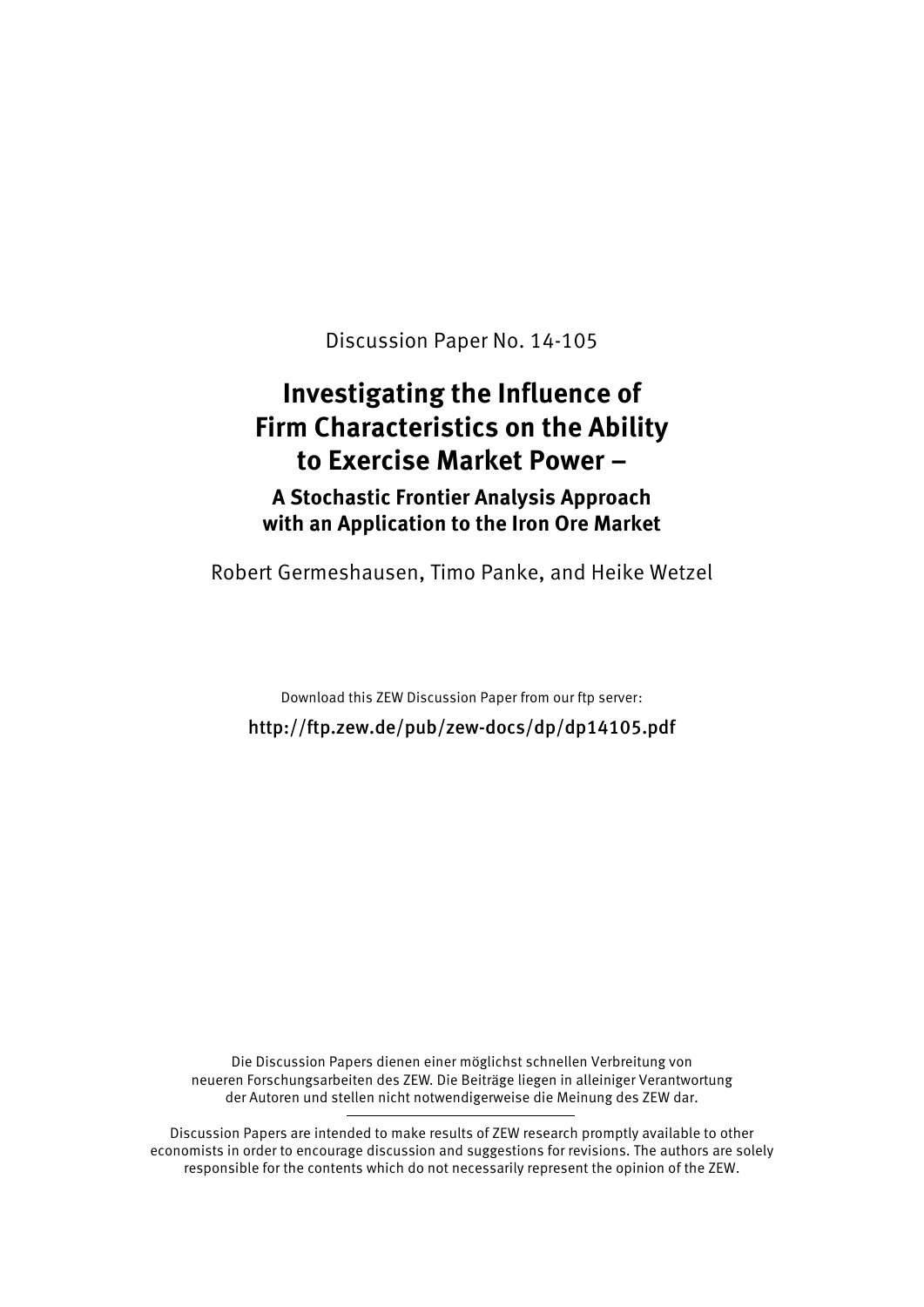### Investigating the Influence of Firm Characteristics on the Ability to Exercise Market Power - A Stochastic Frontier Analysis Approach with an Application to the Iron Ore Market

Robert Germeshausen<sup>a,∗</sup>, Timo Panke<sup>b</sup>, Heike Wetzel<sup>b,c</sup>

<sup>a</sup>*Centre for European Economic Research, L 7, 1, 68161 Mannheim, Germany.* b *Institute of Energy Economics, University of Cologne, Vogelsanger Strasse 321, 50827 Cologne, Germany.* c *Institute of Economics, University of Kassel, Georg-Forster Strasse 3, 34109 Kassel, Germany*

#### Abstract

This paper empirically analyzes the existence of market power in the global iron ore market during the period 1993-2012 using an innovative Stochastic Frontier Analysis approach introduced by [Kumbhakar et al. \(2012](#page-24-0)). In contrast to traditional econometric procedures, this approach allows for the estimation of firm- and time-specific Lerner indices and, therefore, the assessment of the influence of individual firm characteristics on the ability to generate markups. We find that markups on average amount to 20%. Moreover, location and experience are identified to be the most important determinants of the magnitude of firm-specific markups.

*Keywords:* Estimation of market power, Lerner indices, Stochastic Frontier Analysis, Non-renewable resources

*JEL classification: D22, L11, L72*

#### 1. Introduction

Steel, sometimes referred to as the backbone of industrialization is an important input in several key economic sectors such as manufacturing and construction. As a result, economic growth in developing countries often goes along with a strong growth of the country's demand for steel. Even in wealthy economies with a lower need for, e.g., infrastructural development, steel constitutes a major economic factor. In Germany, for example, around 20% of all manufacturing inputs are consumed by the steel and metal processing industry (Döhrn [and Janßen-Timmen](#page-23-0), [2012\)](#page-23-0). Hence, steel prices deviating from prices under perfect competition - either due to exercise of market power in the steel market itself or in one of the key input markets such as coking coal and iron ore – may cause significant losses in in a country's economic welfare.

Corresponding author:

*Email address:* germeshausen@zew.de, +49 621 1235218 (Robert Germeshausen)

We would like to thank Felix Höffler and Frank Pothen for their helpful comments and suggestions.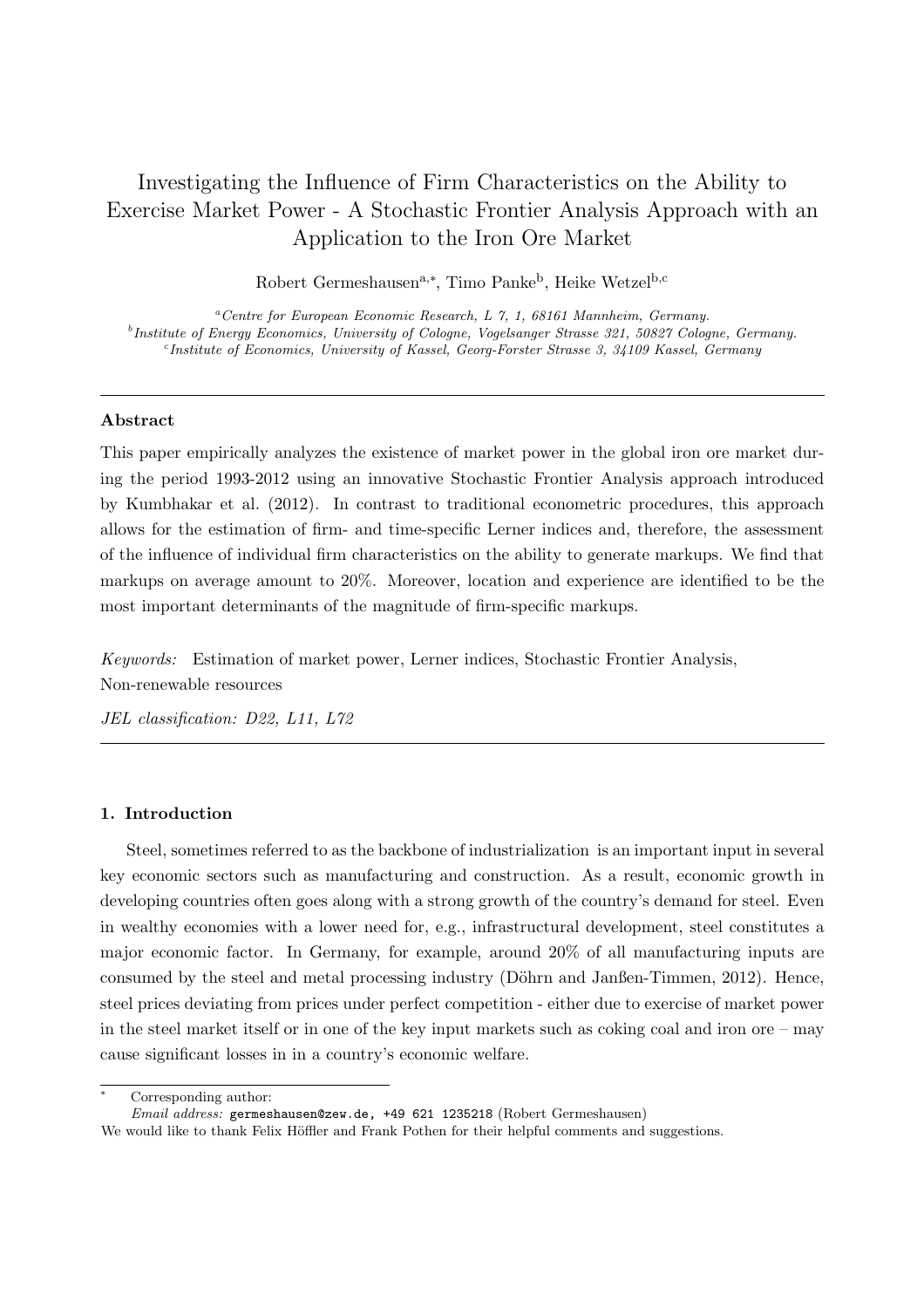In this regard, the sharp increase in iron ore prices in recent years – on average  $26\%$  p.a. since 2003– raises the question as to whether this increase is at least partly due to iron ore producers exercising market power (see, e.g., [Hilpert and Wassenberg, 2010](#page-23-1); [Zaklan et al., 2011](#page-24-1)). While the increase in prices may also be explained by increasing marginal production costs, the conjecture of a non-competitive iron ore market is easily motivated by the high concentration level on the supply side of the market. The three largest producers, VALE, BHP Billiton and Rio Tinto (also called 'Big3'), made up a share of more than 30% of worldwide production, and in the worldwide seaborne trade, of more than 58% in 2010 [\(UNCTAD](#page-24-2), [2011\)](#page-24-2). Furthermore, the iron ore market is characterized by a low degree of demand-side substitutability [\(Hurst, 2012;](#page-23-2) [Chang, 1994\)](#page-23-3) and high barriers to entry [\(Asafu-Adjaye and Mahadevan](#page-23-4), [2003\)](#page-23-4). Finally, buyers and sellers of iron ore are geographically dispersed and trade costs due to the low value-to-weight-ratio separates markets to some degree. Global iron ore trade may be roughly divided into two areas: the Atlantic-based and the Pacific-based markets, which are linked by suppliers that deliver iron ore to both market areas [\(Wilson, 2012](#page-24-3)). Therefore, transportation costs have to be considered as an additional factor that may reduce the availability of cheap supply and could strengthen the exercise of market power.

Despite the warranted interest in scrutinizing firm behavior in the iron ore market, empirical research on the exercise of market power is rather scarce. Most articles concerning the iron ore ma[rket deal with market power only indirectly via merger analysis \(see, e.g.,](#page-24-4) Lundmark and Nilsson, [2003](#page-24-4); [Warell, 2007;](#page-24-5) [Lundmark and Warell](#page-24-6), [2008](#page-24-6); [Fiuza and Tito](#page-23-5), [2010](#page-23-5)). To the best of our knowledge, only one article exists that deals empirically with market power in the iron ore market: [Smart \(2011](#page-24-7)) finds that producers most likely exhibit Cournot behavior. Overall, including the literature on mergers, the existing literature is supportive of the notion that there is a potential for non-competitive behavior of iron ore producers. However, so far there is no empirical analysis that estimates markups on short-run marginal costs or assesses their main determinants on the firm level, a research gap that this paper intends to close.

In order to do so, we define an empirical model that is based on an innovative estimation approach introduced by [Kumbhakar et al. \(2012](#page-24-0)). This approach makes use of a new application of Stochastic Frontier Analysis (SFA) techniques that have been widely applied in quantitative benchmarking studies. Basically, SFA relies on the assumption that the deviation of an individual decision-making unit from the estimated best-practice frontier (in the majority of cases a production or cost frontier) can be divided into two distinctive parts: a classical stochastic noise component and an additional skewed residual that captures individual inefficiency. In the approach given by [Kumbhakar et al. \(2012](#page-24-0)), however, it is not a production or cost frontier but rather a frontier of the ratio of revenue to total cost that is estimated, and the additional skewed residual is assumed to represent a firm-specific markup term. This term can easily be transformed into a firm-specific estimate of the familiar Lerner index, which represents the relative markup of price over marginal cost.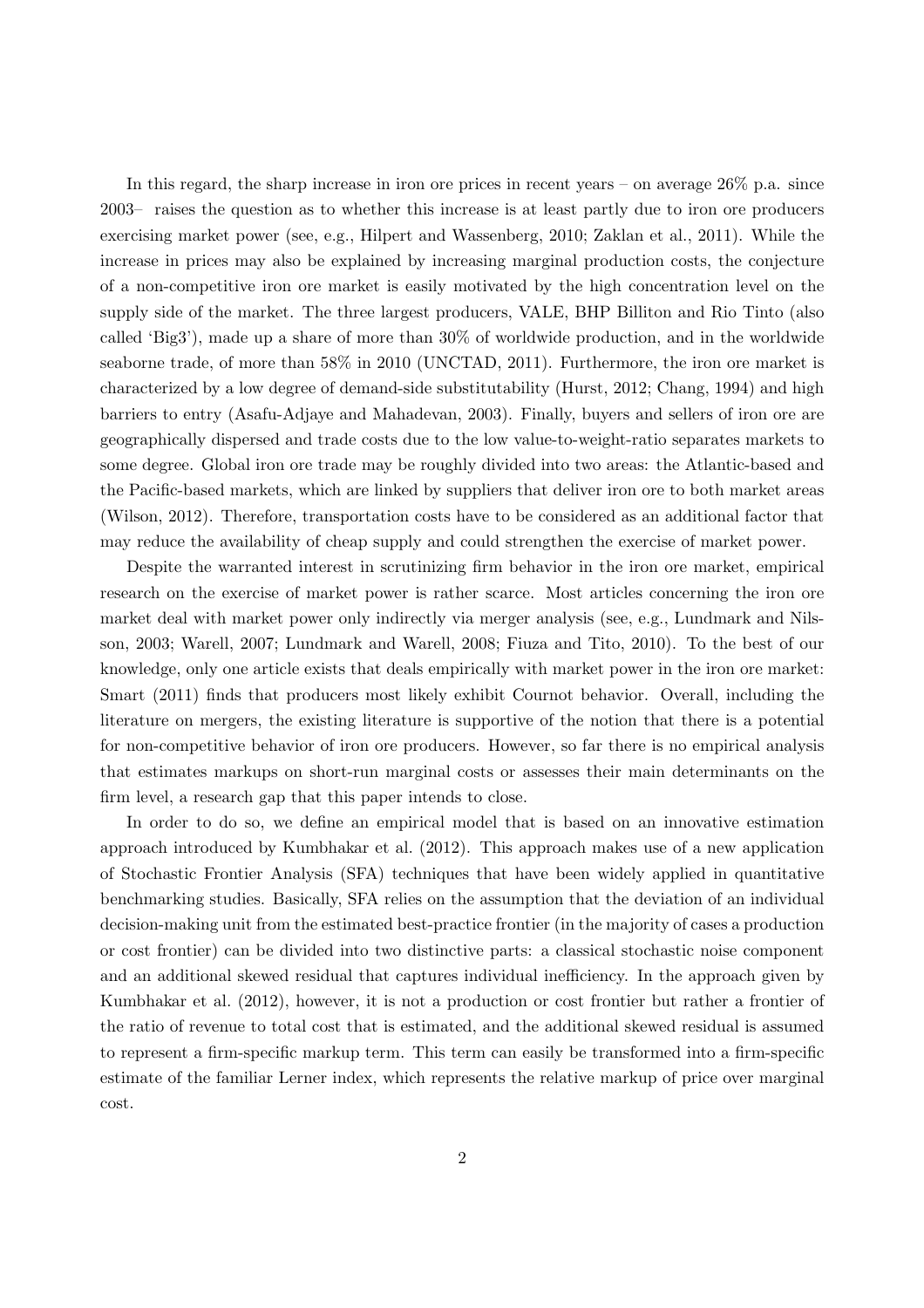This estimation procedure differs significantly from traditional estimation procedures for analyzin[g market power \(see, e.g.,](#page-24-0) [Bresnahan](#page-23-6)[,](#page-24-0) [1989](#page-23-6)[\) and bears several advantages. First,](#page-24-0) Kumbhakar et al.'s approach yields expressions for both time- and firm-specific markups and, hence, provides more detailed information. Furthermore, modifying the original approach by using the SFA model of [Battese and Coelli \(1995](#page-23-7)) allows us to analyze the impact of firm-specific and environmental characteristics on the estimated markups. Second, the procedure is not as restrictive as others. An error term that captures noise in the data, such as supply or demand shocks, e.g., as a result of strikes or bad weather conditions, is included. Furthermore, it relaxes some assumptions that are normally necessary to obtain valid estimates, such as constant returns to scale or certain demand conditions. Third, data availability is a crucial factor in empirical analyses. For the estimation procedure applied in this paper, supply data is sufficient and price data is not needed for all inputs and outputs. Instead, total revenue can be used and an input distance function approach can be chosen that relies on (typically) publicly available data on input and output quantities [\(Coccorese,](#page-23-8) [2012](#page-23-8); [Kumbhakar et al., 2012](#page-24-0)).

Overall, we find that the conjecture of firms exercising market power in the iron ore market is supported by the empirical analysis. Estimated markups are significantly different from zero, with the firms' average markup amounting to 0.20. In addition, starting at the beginning of the 21st century, we find that markups increase over time, which leads us to the conclusion that the recent surge in iron ore prices can at least partially be attributed to an increase in the iron ore producers' exercise of market power. However, heterogeneity of firms seems to be significant as the producer's individual ability to charge markups varies considerably. In particular, the analysis points out that experience, here, measured by years of production, and geographical location are the most important factors influencing the level of firm-specific markups. Yet, due to a potential reverse-causality problem one needs to be cautious with this interpretation. An alternative explanation of our finding may be that more profitable firms, i.e., firms with higher markups, stay in the market for a longer time. However, given that firms, which have a long history in iron ore mining, are more likely to have a more experienced workforce and knowing that labor productivity is an important determinant of marginal production costs, we tend to argue that the increase in the markups with every additional year of production is an indication of experience effects. Finally, we find weak evidence that annual GDP growth helps to explain the markup-levels, albeit the influence is found to be rather small.

The remainder of the paper is structured as follows: The methodology applied is explained in Section 2, and the data and empirical specifications are outlined in Section 3. The results are presented in Section 4, followed by a discussion in Section 5.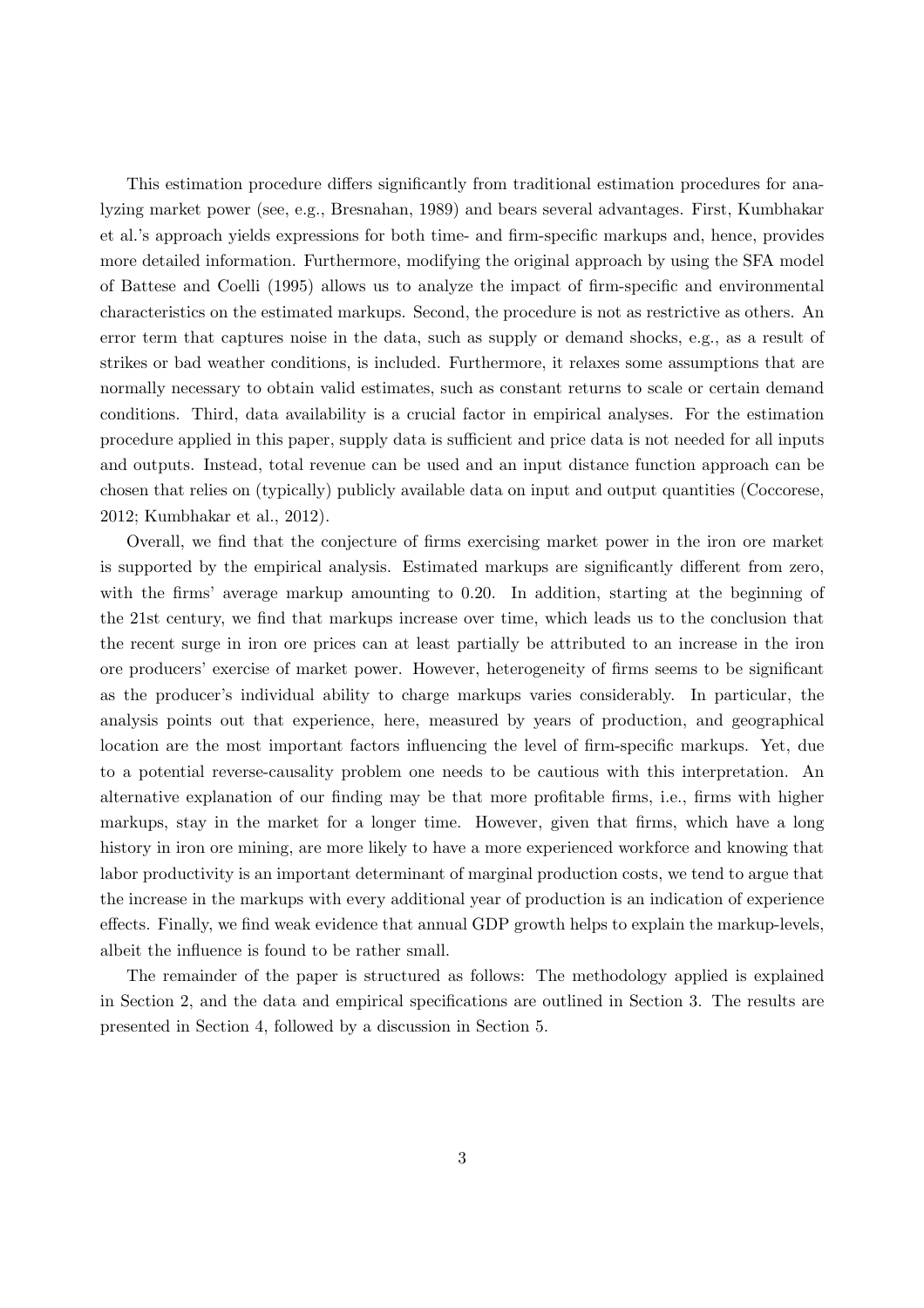#### <span id="page-5-1"></span>2. Methodology

The 'SFA estimator of market power' introduced by [Kumbhakar](#page-24-0) et al. [\(2012\)](#page-24-0) offers a new application of classical SFA techniques that are extensively applied in quantitative benchmarking studies. Basically, SFA relies on the assumption that the deviation of an individual decision-making unit from the estimated best-practice frontier (in the majority of cases a production or cost frontier) can be divided into two distinctive parts: a classical stochastic noise component and an additional residual that captures individual inefficiency. In the approach given by [Kumbhakar et al. \(2012](#page-24-0)), however, it is not a production or cost frontier but rather a frontier of the ratio of revenue to total cost that is estimated, and the additional residual is assumed to represent a markup term.

The starting point of Kumbhakar et al.'s approach is rather simple: In the case of market power, the firm's individual output price  $(P)$  is larger than its individual marginal cost  $(MC)$ :  $P > MC$ . Augmenting this inequality with the ratio of output to total cost  $(Y/C)$  and rearranging gives:

$$
\frac{PY}{C} > MC\frac{Y}{C} = \frac{\partial C}{\partial Y}\frac{Y}{C} = \frac{\partial \ln C}{\partial \ln Y} = E_{CY}
$$
\n
$$
\frac{PY}{C} > E_{CY}
$$
\n(1)

Hence, the intuition of the approach is to compare the revenue-cost share  $(PY/C)$  with the cost elasticity  $(E_{CY})$ . The residual of these two expressions (captured by  $u \ge 0$ ) is related to the markup:

<span id="page-5-0"></span>
$$
\frac{PY}{C} = \frac{\partial \ln C}{\partial \ln Y} + u
$$
  
\n
$$
\frac{PY}{C} = E_{CY} + u.
$$
\n(2)

Revenue and cost data are usually observable from firm accounting data and, therefore, the revenue-cost share can be directly computed. Thus, in order to estimate Equation [2,](#page-5-0) an expression for the cost elasticity is needed, which can be obtained by differentiating the cost function in natural logarithm with respect to output in natural logarithm. However, this cost function approach relies on input price data, which is often not available.

As shown by duality theory, in this case a dual input distance function approach can be used instead [\(Shephard, 1970](#page-24-8), p. 159). An input distance function describes a production technology by "loo[king at a minimal proportional contraction of the input](#page-23-9) vector, given an output vector" (Coelli et al., [2005,](#page-23-9) p. 47). That is, in contrast to a traditional cost function approach, the input distance function approach does not rely on a cost-minimization assumption based on observed market input prices. Rather, the input distance approach assumes a shadow cost-minimizing behavior, where the decision-making units minimize their costs relative to the unobserved input shadow prices.

The Lagrangian for this minimization problem can be written as:

$$
L(X,Y) = wX + \lambda(1 - D(X,Y)),\tag{3}
$$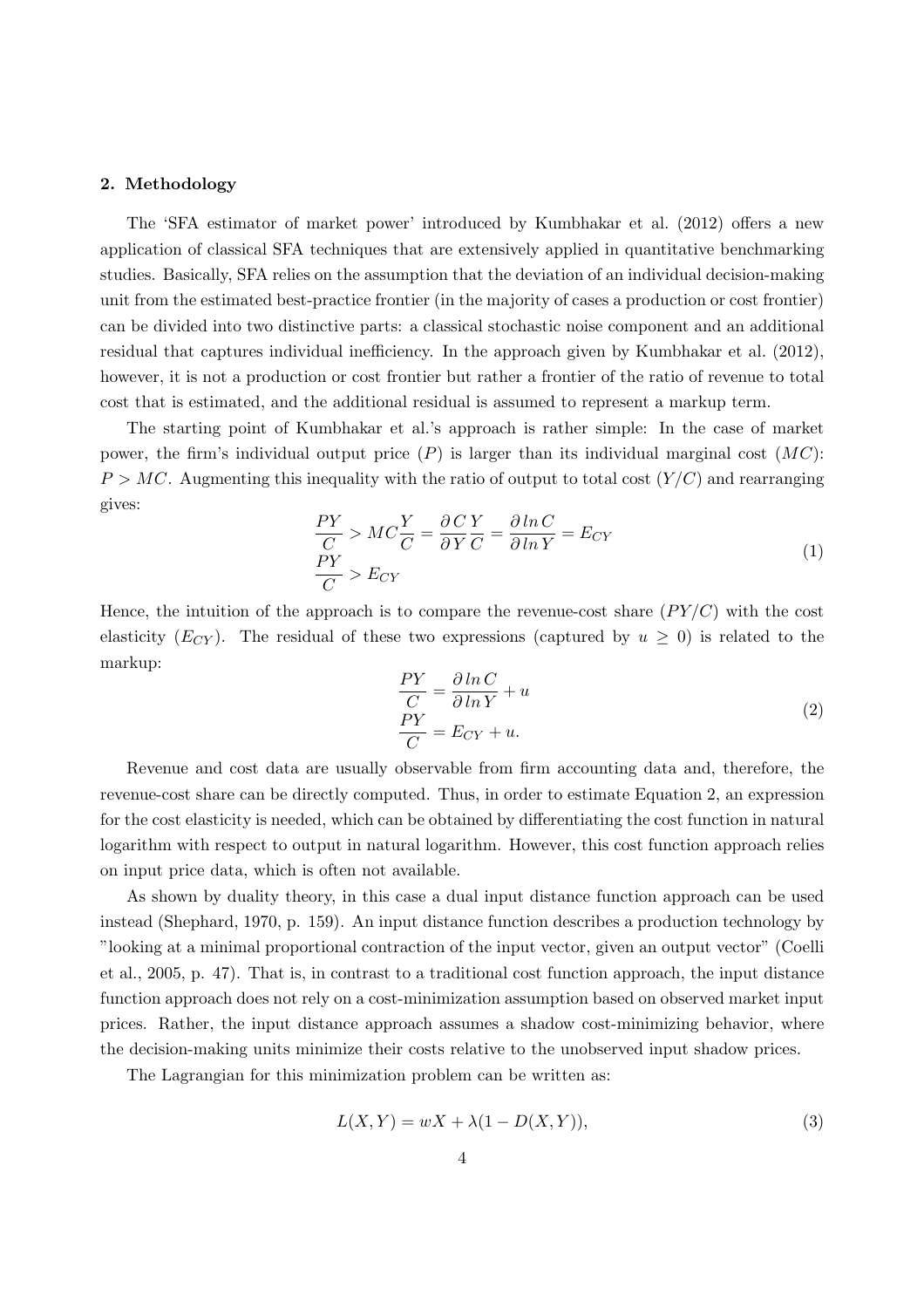where w and X represent a vector of input shadow prices and inputs, respectively;  $\lambda$  denotes the Lagrangian multiplier; Y is the output and  $D(X, Y)$  represents the input distance function.

Using the first-order conditions for the problem, it can be shown that  $\lambda = C(w, Y)$  at the optimum (Färe and Primont, 1995, p. 52). In addition, cost minimization and applying the envelope theorem yields the following expression for the log derivatives of the input distance function:

$$
E_{CY} = \frac{\partial \ln C(w, Y)}{\partial \ln Y} = -\frac{\partial \ln D(X, Y)}{\partial \ln Y}.
$$
\n(4)

Hence, the negative elasticity of the input distance function with respect to the output  $Y$  is equal to the cost elasticity of that output.

In order to obtain an explicit formulation for the cost elasticity, the functional form of the input distance function has to be determined. We follow [Kumbhakar](#page-24-0) et al. [\(2012](#page-24-0)) and use a translog specification that allows the cost elasticity to vary across time and firms. The translog input distance function for one output Y and  $J(j = 1, ..., J)$  inputs can be written as:

<span id="page-6-1"></span>
$$
\ln D(X, Y, T) = \alpha_0 + \alpha_y \ln Y + \frac{1}{2} \alpha_{yy} (\ln Y)^2 + \sum_{j=1}^J \alpha_j \ln X_j + \frac{1}{2} \sum_{j=1}^J \sum_{k=1}^K \alpha_{jk} \ln X_j \ln X_k + \sum_{j=1}^J \alpha_{jy} \ln X_j \ln Y + \alpha_t T + \frac{1}{2} \alpha_{tt} T^2 + \alpha_{yt} \ln Y T + \sum_{j=1}^J \alpha_{jt} \ln X_j T,
$$
\n(5)

where  $T(t = 1, ..., T)$  is a time trend and the  $\alpha s$  are unknown parameters to be estimated.

Economic theory requires the input distance function to be non-decreasing, concave and linearly homogeneous in inputs as well as non-increasing and quasi-concave in outputs [\(Coelli et al.](#page-23-9), [2005,](#page-23-9) p. 49). Linear homogeneity in inputs is given if

<span id="page-6-0"></span>
$$
\sum_{j=1}^{J} \alpha_j = 1, \sum_{j=1}^{J} \alpha_{jk} = 0, \sum_{j=1}^{J} \alpha_{jy} = 0, \text{ and } \sum_{j=1}^{J} \alpha_{jt} = 0.
$$
 (6)

Imposing the restrictions in Equation [6](#page-6-0) by normalizing the translog input distance function in Equation [5](#page-6-1) by one of the inputs [\(Lovell et al., 1994](#page-24-9)) and adding a symmetric error term  $v$ , the model to be estimated becomes:

$$
\frac{PY}{C} = -\frac{\partial \ln D(X, Y)}{\partial \ln Y_m} + u + v = -\left[\alpha_y + \alpha_{yy} \ln Y + \sum_{j=1}^{J-1} \alpha_{jy} \ln \widetilde{X}_j + \alpha_{yt} T\right] + u + v,\tag{7}
$$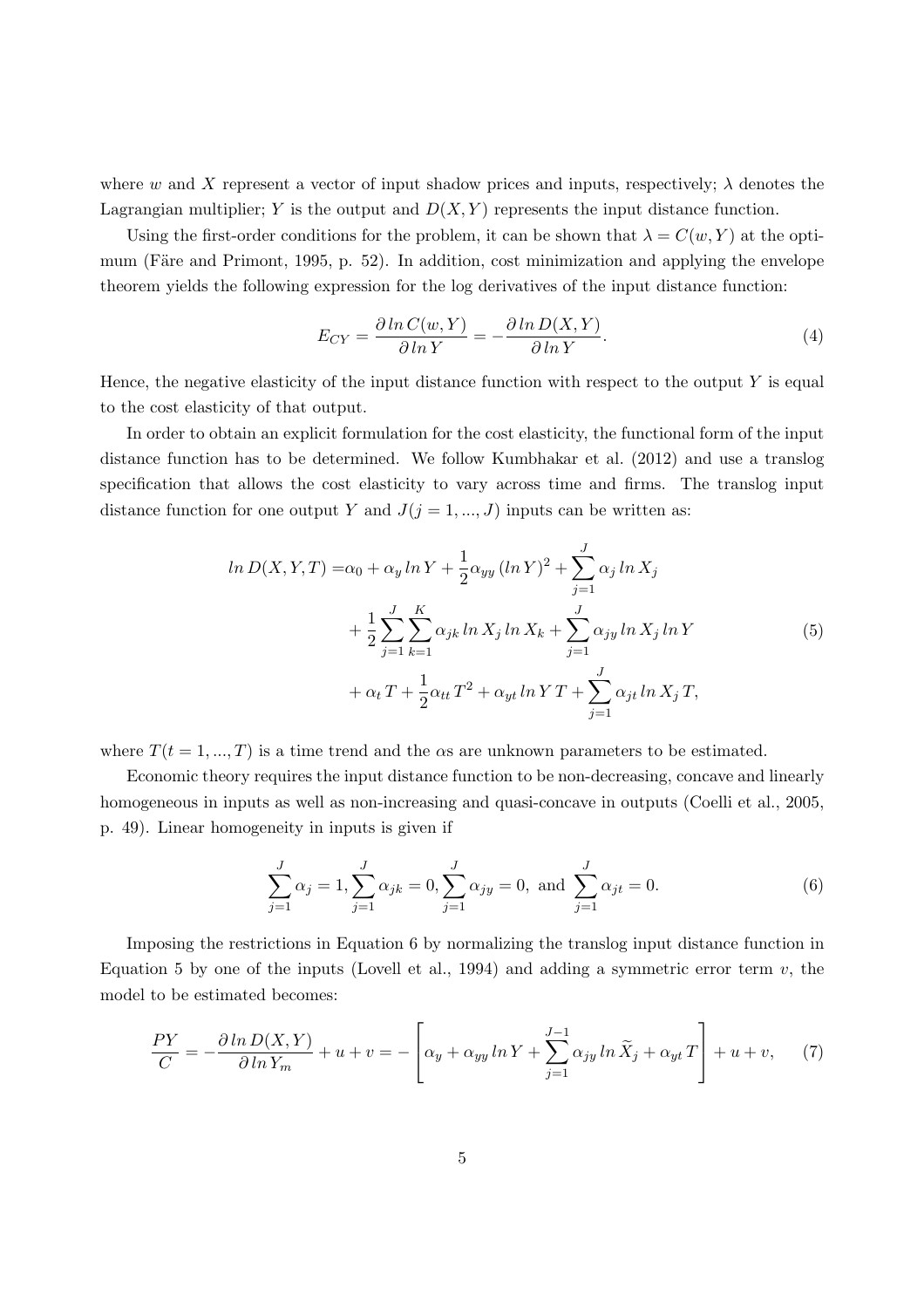where  $\widetilde{X}_j$  is the quantity of j-th input factor normalized by the quantity of an arbitrary input factor  $(X_1)$  $(X_1)$  $(X_1)$ .<sup>1</sup>



Cost Elasticity

Figure 1: Markups and cost elasticity

This specification is statistically equivalent to a stochastic cost frontier model with two error components,  $u$  and  $v$ . However, as shown in Equation [2,](#page-5-0)  $u$  does not represent cost inefficiency but is instead related to a markup component. [Kumbhakar et al. \(2012\)](#page-24-0) denominate this approach as a "non-standard application of stochastic frontier models". An illustrative description of the approach is provided in Figure 1. The vertical axis shows the revenue-cost ratio  $(PY/C)$ , while the horizontal axis shows the cost elasticity  $(E_{CY})$ . Furthermore, the solid line represents the estimated frontier and the dots indicate some observed revenue-cost ratios. As shown, the deviation of the observed revenue-cost ratios from the minimum revenue-cost ratios on the estimated frontier can be divided into a noise component  $v$  and a markup component  $u$ .

Furthermore, as shown by [Kumbhakar et al. \(2012](#page-24-0)), an expression for the familiar Lerner index [\(Lerner, 1934](#page-24-10)), which represents the relative markup of price over marginal cost,  $((P - MC)/P)$ , can be computed from the estimated results as follows: First, the fraction by which P exceeds MC can be written as:

$$
\frac{P - MC}{MC} = \frac{P - \frac{\partial C}{\partial Y}}{\frac{\partial C}{\partial Y}} = \frac{\frac{PY}{C} - \frac{\partial ln(C)}{\partial ln(Y)}}{\frac{\partial ln(C)}{\partial ln(Y)}} = \frac{u}{E_{CY}}.
$$
\n(8)

<span id="page-7-0"></span><sup>&</sup>lt;sup>1</sup>The monotonicity and concavity restrictions are tested ex post after the estimation.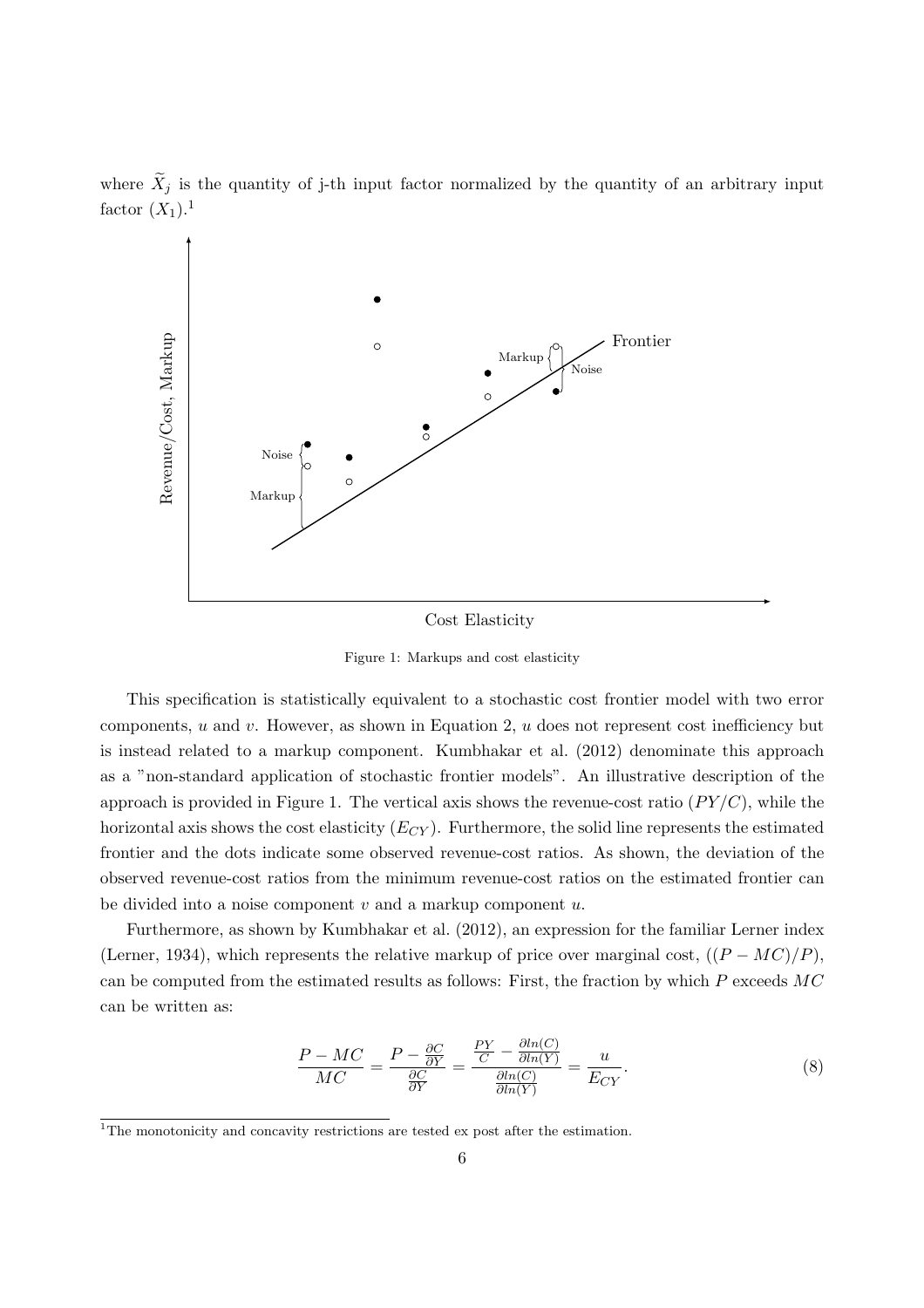Then, multiplying this expression by  $MC/P$  and reformulating gives the traditional Lerner index for measuring market power:

<span id="page-8-6"></span>
$$
\frac{P - MC}{MC} \frac{MC}{P} = \frac{u}{E_{CY}} \frac{MC}{P}
$$
\n
$$
\frac{P - MC}{P} = \frac{u}{E_{CY}} \frac{MC}{P} = \frac{\frac{u}{E_{CY}}}{\frac{P}{MC} - \frac{MC}{MC} + 1}
$$
\n
$$
LI = \frac{\frac{u}{E_{CY}}}{1 + \frac{u}{E_{CY}}}.
$$
\n(9)

The range of the Lerner index is between zero and one, with one indicating the maximum possible market power and zero indicating marginal cost pricing. These values will be presented and analyzed in detail in Section [4.1.](#page-13-0)

#### 3. Data and empirical model specifications

This section serves two purposes: First, it provides an overview of the data and the variables used in the analysis. Second, the empirical model to be estimated is outlined and discussed.

#### <span id="page-8-5"></span>*3.1. Data*

The sample encompasses 10 companies from six countries and covers the period between 1993 and 2012 with 96 observations in total (see Table [1\)](#page-9-0). These companies represent more than 70% of the global trade and  $33\%$  of the worldwide production of iron ore in  $2010<sup>2</sup>$  $2010<sup>2</sup>$ . The data is obtained either from the "Form 20-F" of the Securities and Exchange Commission (SEC) of the United States or from the companies' annual reports.[3](#page-8-1)

Although the firms operate in different geographical locations all over the world, five out of the eleven firms have their headquarters and main production based in Australia. Unfortunately, no producers from India and China can be included. For firms in these countries, either no data is available (especially in China) or their definitions of accounting items deviate from other companies in the sample preventing a meaningful comparison (as for Indian companies).[4](#page-8-2)

Summary statistics for the variables used to estimate the revenue-cost frontier model described in Section [2](#page-5-1) are depicted in Table [2.](#page-9-1) All monetary variables have been converted to US Dollar (USD) by purchasing power parity conversion rates from the [Worldbank \(2013](#page-24-11)) and inflated by the consumer price index from the OECD  $(2013)$  for each respective country to 2012 values.<sup>[5](#page-8-3)[6](#page-8-4)</sup>

<span id="page-8-0"></span> $\overline{^{2}$  For the case of companies operating in multiple countries, the country with the most production activity is chosen. <sup>3</sup> "SEC Form 20-F" is a necessary form to file with the Securities and Exchange Commission (SEC) of the United States if the company is listed on the stock market in the United States.

<span id="page-8-1"></span><sup>4</sup>For example, for Sesa Sterlite, only data on capital expenditure and total segment assets was available.

<span id="page-8-2"></span><sup>&</sup>lt;sup>5</sup>For the Ukraine, figures from [UKRstat \(2013\)](#page-24-13) had to be used instead as data was not available from the OECD.

<span id="page-8-4"></span><span id="page-8-3"></span> ${}^{6}$ For 4 of the 10 companies, the fiscal year ends in June instead of December. Hence, without adjustment, different time periods would be compared. To adjust for these cases, two consecutive years are averaged, e.g., the average of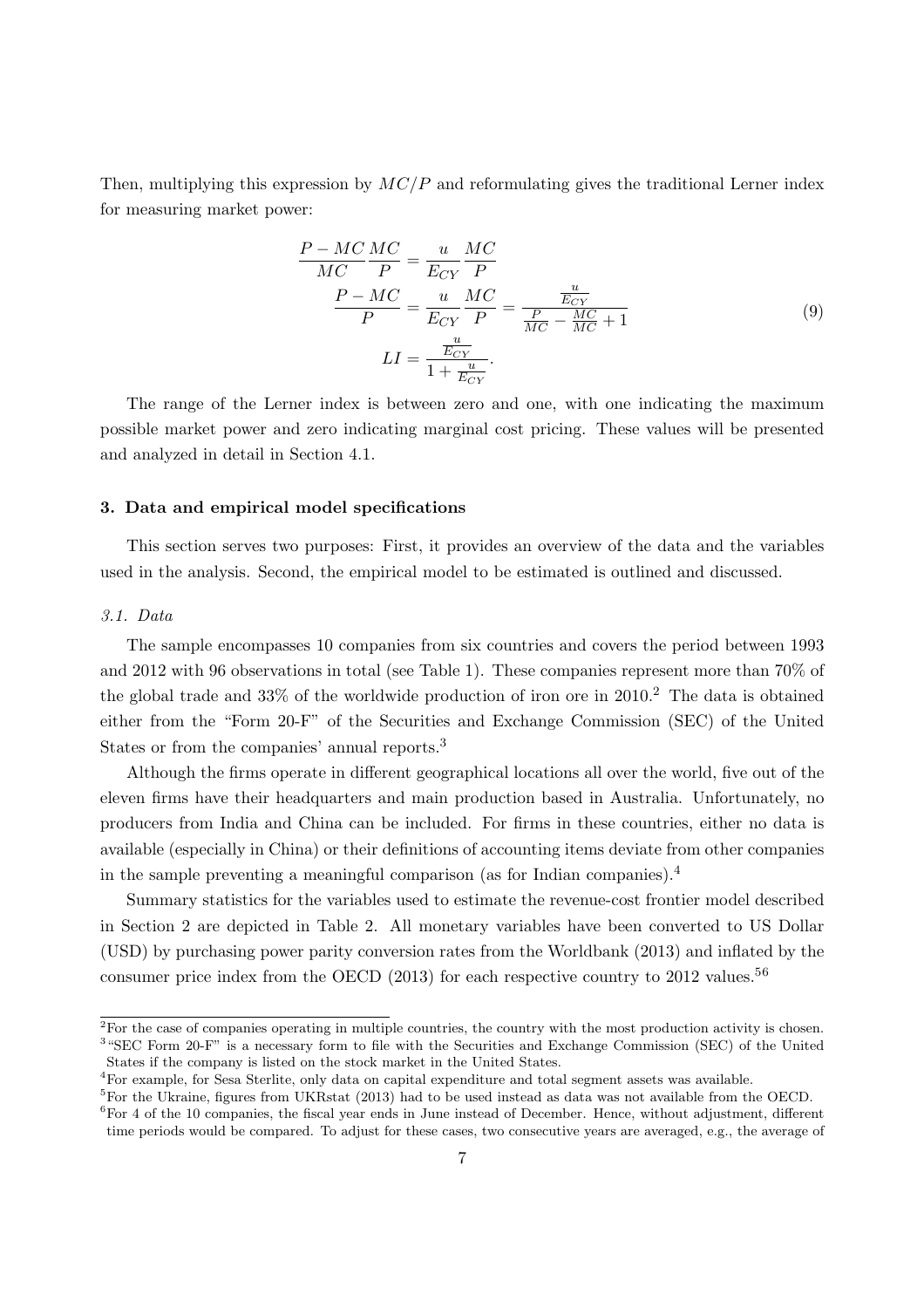Table 1: Overview - Companies

<span id="page-9-0"></span>

| Company                  | Period        | Obs. | Company                | Period        | Obs. |
|--------------------------|---------------|------|------------------------|---------------|------|
| Atlas Iron               | $2009 - 2011$ |      | Fortescue Metals Group | $2008 - 2011$ | 5    |
| <b>BHP</b> Billiton      | $2005 - 2011$ |      | LKAB                   | $2000 - 2012$ | 13   |
| Cliffs Natural Resources | 1993 - 2012   | 20   | Mount Gibson           | $2006 - 2011$ | 6    |
| Ferrexpo                 | $2006 - 2012$ | 5.   | Rio Tinto              | 1997 - 2012   | 16   |
| Kumba Iron Ore           | $2006 - 2012$ |      | Vale                   | $1998 - 2012$ | 15   |
| Total                    | 1993 - 2012   | 96   |                        |               |      |

Table 2: Summary statistics - Frontier variables

<span id="page-9-1"></span>

| Variable                      | Mean     | Median   | Std. Dev. | Min   | Max       |
|-------------------------------|----------|----------|-----------|-------|-----------|
| Revenue [million USD]         | 6,345.44 | 2,368.06 | 9,038.27  | 40.59 | 47,536.23 |
| Total Cost [million USD]      | 2,959.36 | 1,499.05 | 3,666.02  | 45.04 | 18,095.00 |
| Revenue Cost Share            | 1.82     | 1.79     | 0.58      | 0.90  | 3.62      |
| Capital [million USD]         | 5,342.92 | 1,876.21 | 8,272.00  | 9.35  | 37,846.00 |
| Labor [number of employees]   | 7,092.67 | 4,470.5  | 8,632.35  | 85.00 | 52,374.00 |
| Reserves [million FE units]   | 1,348.96 | 510.89   | 2,076.8   | 22.87 | 9,524.12  |
| Production [million FE units] | 43.12    | 19.81    | 49.68     | 0.55  | 186.59    |

Iron ore can be divided into three different product groups: lumps, fines and pellets. Unfortunately, detailed data on the product groups is often not available. However, although their usage is different, all three products are utilized in the production of steel. Therefore, the products are closely interconnected, at least in the long run. For this reason, the existence of different product groups is neglected in the following, and product differences among iron ore are reflected by differences in their iron content. Product and reserves are converted to FE units by different FE grades. For the production, the FE grade is the production-weighted average of the FE grades of the active mines of the respective firm. In the case of pellet production, the FE grades of the pellets are used. In calculating the FE grade of the reserves, all mines of the respective firm are considered.

#### <span id="page-9-2"></span>*3.2. Specification of the empirical model*

The Lerner index should only be used if the underlying assumption of static profit maximization is valid [\(Kutlu and Sickles, 2012](#page-24-14)). In a dynamic context, marginal cost has to be adjusted to "full marginal cost", which includes a user cost describing "the sum of discounted future costs or benefits that result from current production decisions" [\(Pindyck, 1985\)](#page-24-15). Otherwise, a high value for the Lerner index could result even if the firm behaves competitively. In a nonrenewable resource

the results for July 2004 to June 2005 and for July 2005 and June 2006 would form the value for the year 2005. A consequence of this adjustment is that the second half of 2004 and the first half of 2006 are included in the value for 2005. Furthermore, it reduces the number of observations from 100 to 96.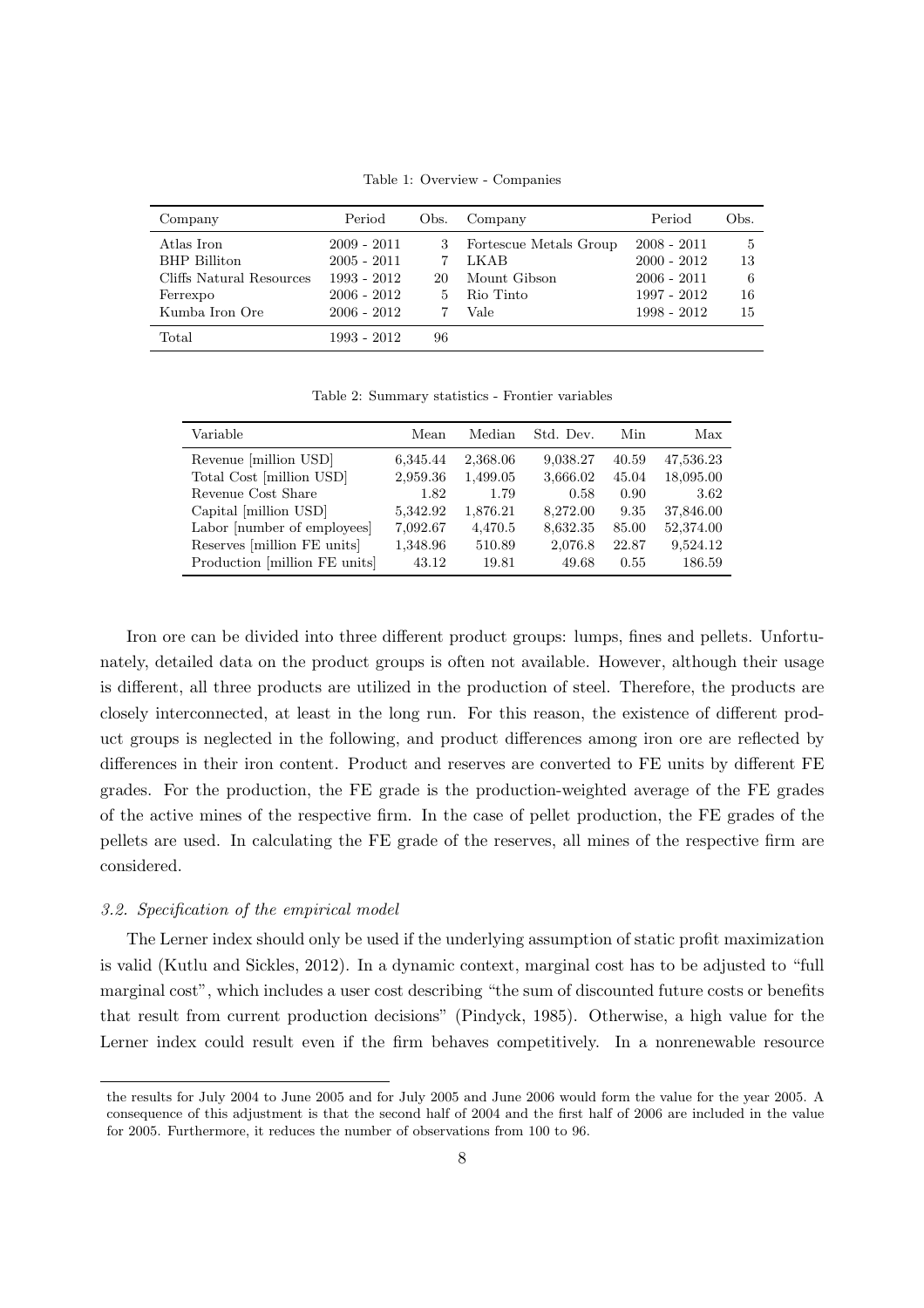industry, the user cost will be positive if either the resource is completely exhausted or production costs are increasing with cumulative production. The former refers to a scarcity rent in style of [Hotelling \(1931](#page-23-11)[\), while the latter points to a so-called 'Ricardian stock rent' in line with](#page-24-16) Levhari and Liviatan [\(1977](#page-24-16)). As 4.6% of the earth's crust consists of iron ore [\(European Commission, 2001](#page-23-12)), the physical availability should not pose a problem in our estimations. The average of the reservesto-production ratio of firms in the sample is, with more than 32 years, relatively high. Therefore, the existence of a scarcity rent is not very likely and is therefore not included in the analysis. The 'Ricardian stock rent', however, may be of more relevance. [Pindyck \(1978\)](#page-24-17) mentions that while the exact transmission channel is not clear, it is reasonable to assume for mineral resources that the amount of reserves influences the level of production cost. One explanation may be that lower cost deposits are extracted first and, therefore, higher production costs must be met in the future. Following this argument, we include the iron ore reserves of each company in our empirical model specification. Given the methodology outlined in Section [2](#page-5-1) as well as the variable description in Section [3.1](#page-8-5) and this paragraph, the following equation is estimated:

<span id="page-10-0"></span>
$$
\frac{PY_{it}}{C_{it}} = -\left[\alpha_y + \alpha_{yy} \ln\left(\text{production}_{it}\right) + \alpha_{1y} \ln\left(\frac{\text{capital}_{it}}{\text{labor}_{it}}\right) + \alpha_{2y} \ln\left(\frac{\text{reserves}_{it}}{\text{labor}_{it}}\right) + \alpha_{yt} t\right] \tag{10}
$$
\n
$$
+ u_{it} + v_{it}.
$$

Several stochastic frontier models for panel data can be used to estimate Equation [10.](#page-10-0) We modify the original approach of [Kumbhakar et al. \(2012](#page-24-0)) by including variables assumed to directly influence the markup component. This is done by using the SFA model of [Battese and Coelli \(1995](#page-23-7)). Within this model, the markup term  $u_{it}$  in Equation [10](#page-10-0) can be defined as:

<span id="page-10-1"></span>
$$
u_{it} = z_{it}'\beta + W_{it},\tag{11}
$$

where  $z'_{it}$  is a vector of explanatory variables and  $W_{it}$  is a random component. The model can be estimated in a single stage by maximum likelihood techniques in which the stochastic term is assumed to follow a normal distribution  $v_{it} \sim \text{iid}N(0, \sigma_v^2)$  and the markup term is assumed to follow a truncated normal distribution  $u_{it} \sim N^+(z_{it}^{\prime} \beta, \sigma_u^2)$ . Since only the composed error term  $\epsilon_{it} = u_{it} + v_{it}$  is observed, the firm's markup is predicted by the conditional mean  $\hat{u}_{it} = E[u_{it}|\epsilon_{it}]$ [\(Jondrow et al.](#page-23-13), [1982\)](#page-23-13).

Two s[pecifications of the model are estimated. The first specification is the traditional](#page-23-7) Battese and Coelli [\(1995](#page-23-7)) model as presented above. The model has been used in a number of SFA applications with panel data. However, it is not a real panel data model but rather a pooled model that considers all observations as independent. Hence, the model may suffer from an unobserved heterogeneity bias that, in particular, may lead to an overestimation of markups. For this reason, we additionally estimate a second specification in which the traditional [Battese and Coelli \(1995](#page-23-7)) model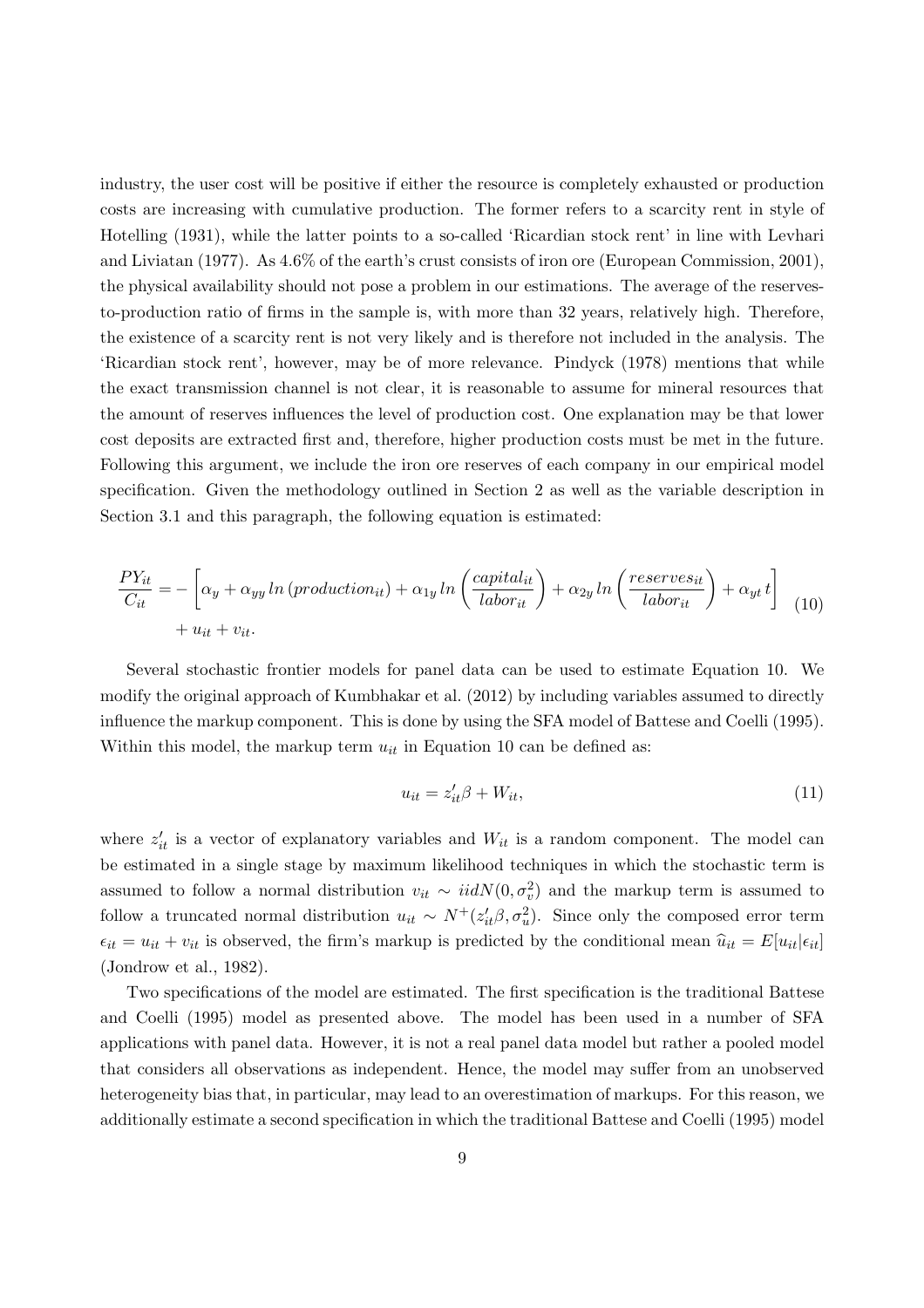is augmented by individual firm dummy variables as in [Filippini and Wetzel \(2014\)](#page-23-14). These variables capture any time-invariant firm-specific unobserved heterogeneity and hence avoid the unobserved heterogeneity problem. However, a drawback of this specification is that any persistent firm-specific markups will also be attributed to the unobserved heterogeneity. Therefore, firm-specific markups may be underestimated.

In the following, we discuss the firm-specific and environmental factors that are assumed to influence a firm's ability to exert markups. Altogether, six factors are included in Equation [11](#page-10-1) as explanatory variables: amount of reserves, FE grade of reserves, years of production, location, market share, a change in the pricing system and the year on year growth rate of the world GDP. Thereby, the first four of these factors, *ceteris paribus*, reduce short-run marginal costs, which typically leads to increasing markups. Hence, these factors may explain potential variations in markups across firms.

As stated by [Tilton \(2001\)](#page-24-18), labor is an import factor in the mining industry. One-third to onehalf of variable costs are related to labor. Furthermore, [Tilton \(2001\)](#page-24-18) finds that labor productivity positively depends on the amount of reserves. He assumes that this relationship holds because the incentive to invest in new technology or in the latest equipment may be larger for a mine with a long expected lifetime. Hence, a mine with a large amount of reserves may be extracted more efficiently. Following this argument, we, first, expect a positive influence of the amount of reserves on the markups.

Moreover, a firm that owns reserves with high FE grades will be able to produce the same quality of iron ore at lower cost compared to a competitor with reserves of lower quality: Either the firm is able to extract a smaller amount of iron ore than the competitor to produce the same amount of iron ore in FE units, or the competitor may need to further process the crude iron ore (e.g., by pelletizing) to achieve the same quality of the firm's final product. [Hellmer \(1996\)](#page-23-15) provides empirical evidence for this relationship as he finds a negative relationship between the FE grade and average cost for iron ore producers. Hence, second, a positive impact of the FE grade of reserves on the markups is expected.

Third, experience may serve as an advantage for firms operating in the iron ore market for a long time. This is particularly interesting for the period under observation as some firms have just recently entered the iron ore market. More experienced firms could have an advantage due to long lasting sales relationships and, therefore, more efficient sales divisions. Another aspect is the possible existence of individual learning effects: Learning by doing could lead to higher labor productivity.

Fourth, producers and customers are regionally dispersed. Therefore, advantages of one firm over another could result from a favorable geographical location of the main production area with respect to the main demand centers. [Hobbs \(1986](#page-23-16)) states that significant transportation costs and economies of scale can lead to spatial price discrimination or, in other words, to geographic market power. In all likelihood, this applies to the iron ore industry. As transportation costs depend to a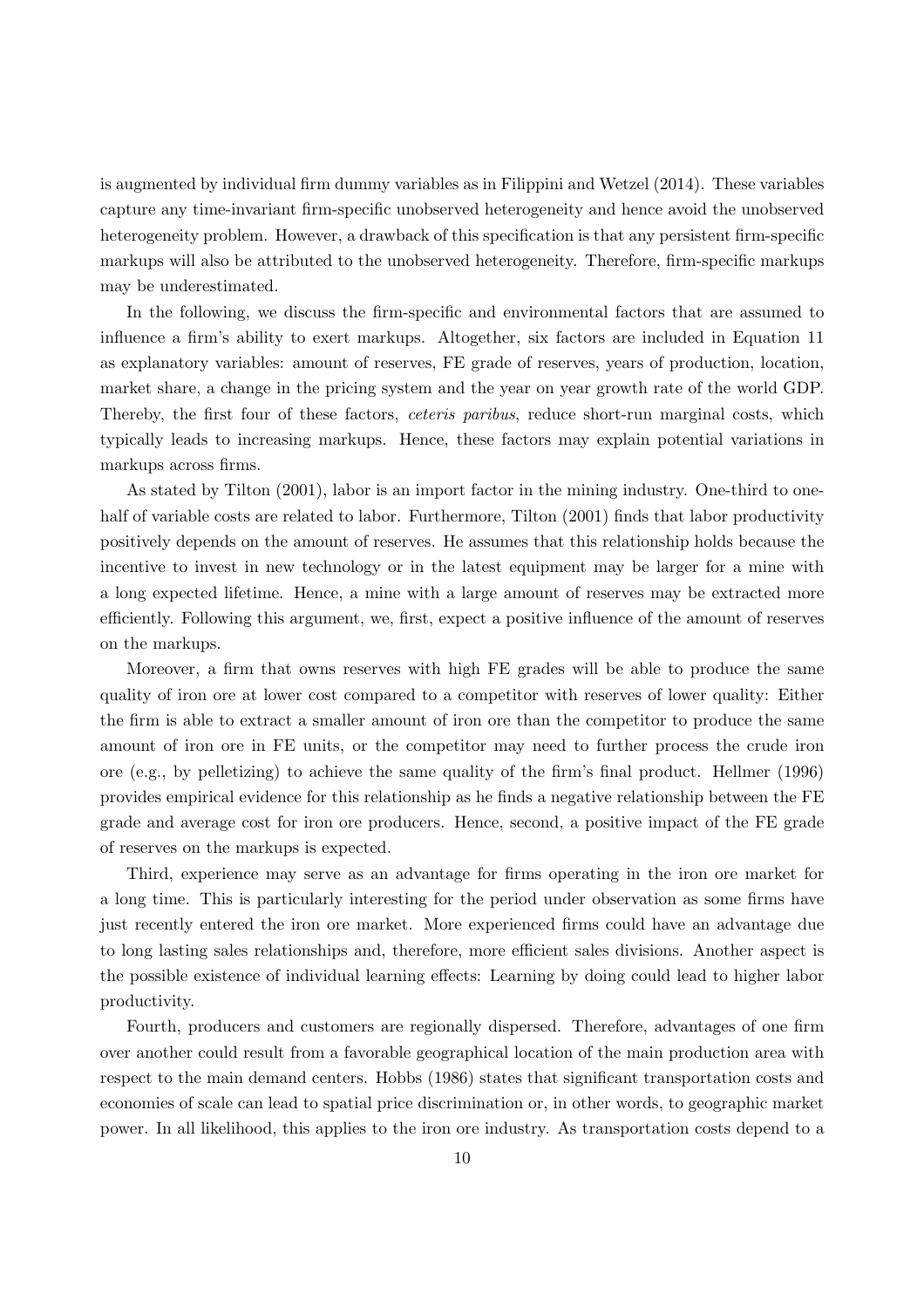large extent on the distance shipped, Australian producers should benefit from lower transportation costs to [the main demand centers located in the close-by Asia-Pacific region \(](#page-23-17)Galdon-Sanchez and Schmitz, [2002](#page-23-17)). Hence, Australian producers may capture the freight cost differential to more distant suppliers and thus, generate higher markups [\(Smart](#page-24-7), [2011](#page-24-7)). In order to capture this location factor, we include country dummies in our analysis.

Fifth, there is only a small number of active firms in the iron ore market [\(Sukagawa](#page-24-19), [2010](#page-24-19)). In the economic literature, a positive correlation between industry concentration and profitability has been observed [\(Bain, 1951\)](#page-23-18). However, there has been a debate over the causal direction. On the one hand, the Structure-Conduct-Performance-Paradigm states that high concentration facilitates collusion and, therefore, leads to the exercise of market power which is 'proxied' by high profitability of firms in a concentrated industry [\(Bain](#page-23-18), [1951](#page-23-18)). On the other hand, this explanation may suffer from a reverse causality problem as the positive correlation could result from firms with higher efficiency levels that grow faster and, consequently, expand their market shares [\(Demsetz,](#page-23-19) [1973](#page-23-19); [Peltzman, 1977\)](#page-24-20). Thus, while there is no consensus on the causal relationship, the firm's individual market share is a potential factor to explain different markups across firms. For our analysis, we define a firm's individual market share as the ratio of its own production to global production. A positive influence of the market share on markups is expected.

Furthermore, a change in the pricing system, which occurred in 2010, is empirically analyzed. The prices given in the long-term contracts consist of a (regional) benchmark price as a basis and a discou[nt or premium contingent on quality, product group and transport distance \(](#page-23-20)Hellmer and Ekstrand, [2013\)](#page-23-20). In the past, the benchmark price was determined annually by so-called 'champion negotiations' [\(Sukagawa](#page-24-19), [2010](#page-24-19), p.56), in which the largest producers and largest buyers engaged in 'a form of an oligopoly-oligopsony negotiation' [\(Wilson](#page-24-3), [2012](#page-24-3)). This pricing procedure, however, changed in the beginning of 2010 when the top three producers enforced a transition from annual price negotiations to a quarterly revised index price system based on spot market prices [\(Wilson,](#page-24-3) [2012](#page-24-3)). Iron ore producers face a highly inelastic demand in the short run. Hence, a change in the pricing system from annual negotiations to quarterly index based pricing should support iron ore producers under increasing demand, as is the case in the time period considered in this paper [\(Sukagawa](#page-24-19), [2010\)](#page-24-19). We therefore include a dummy variable equal to one for the years with the new pricing system and zero otherwise. We expect the sign of the corresponding coefficient to be positive, indicating the ability of the firms to generate higher markups within the new pricing system.

Finally, the year on year change in the world's real GDP [\(IMF](#page-23-21), [2014](#page-23-21)) is included in order to analyze the impact of general economic conditions during the sample period. A positive growth of the world's real GDP should be accompanied by a surging demand for iron ore. In this case, a tighter market could make it easier for producers to generate higher markups.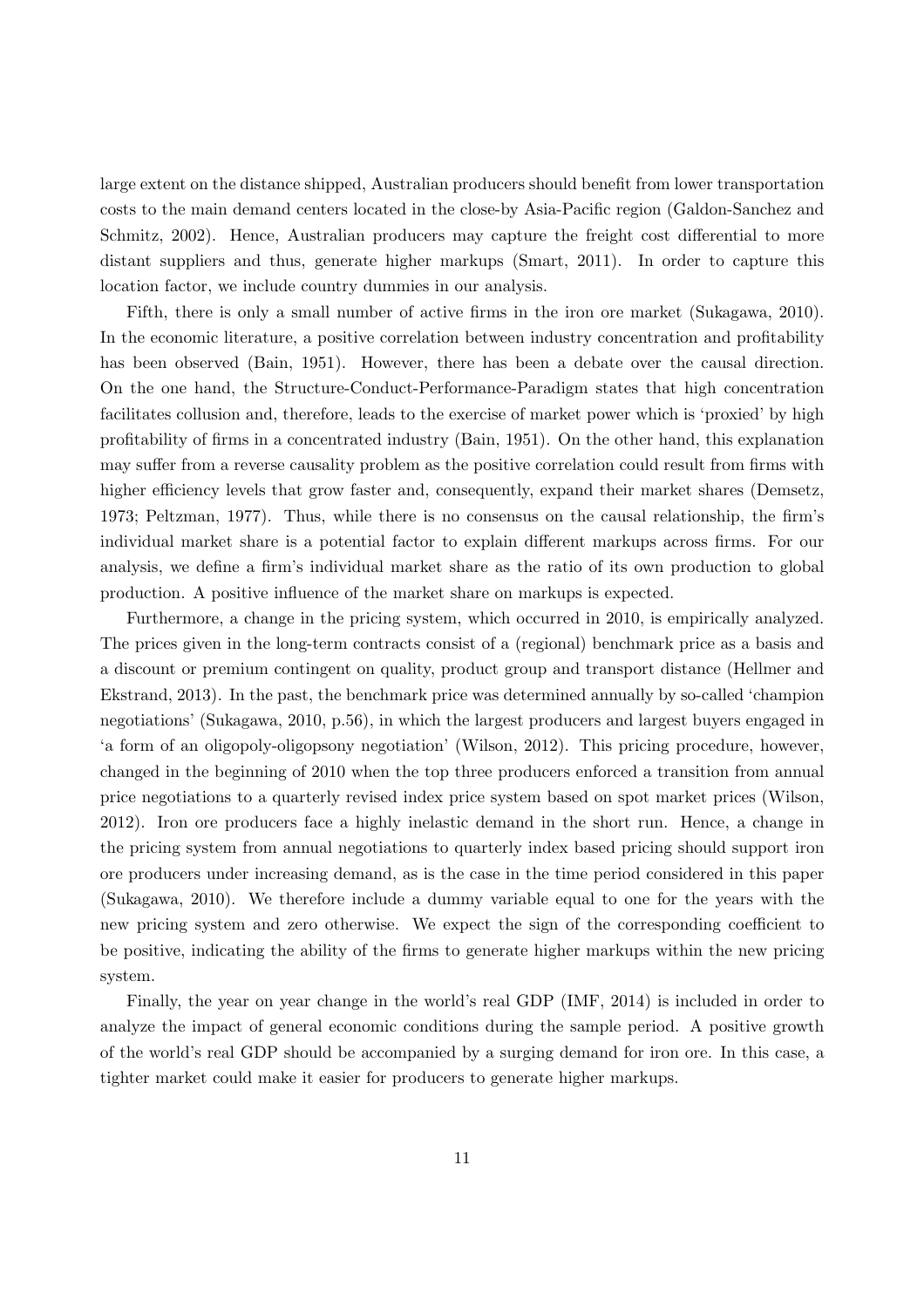<span id="page-13-1"></span>Summary statistics for the markup variables are presented in Table [3.](#page-13-1) As for the frontier variables, the descriptive statistics show significant variance regarding all variables. Reserves and years of production, in particular, differ significantly among producers.

| Variable                | Mean     | Median   | Std. Dev. | Min     | Max       |
|-------------------------|----------|----------|-----------|---------|-----------|
| Reserves [million tons] | 2,486.43 | 1,223.46 | 3,620.46  | 39.57   | 17,538.22 |
| Years of production     | 81.23    | 69.50    | 51.25     | 1.00    | 162.00    |
| FE grade of reserves    | 0.49     | 0.56     | 0.14      | 0.26    | 0.70      |
| Market share            | 0.05     | 0.02     | 0.05      | 0.00    | 0.17      |
| GDP change              | 3.62     | 3.94     | 1.69      | $-0.38$ | 5.35      |

Table 3: Summary statistics - Markup variables

#### 4. Results

This section comprises the results from the empirical analysis and is divided into two parts. The first subsection presents the results of the frontier estimation and the firm- and time-specific estimates for the Lerner index. In the second subsection, the influence of the outlined firm-specific and environmental factors on markups are illustrated.

#### <span id="page-13-0"></span>*4.1. Lerner indices of iron ore producers*

As outlined in Section [2](#page-5-1) and Section [3.2,](#page-9-2) the firm- and time-specific Lerner indices can be derived from the estimation results of the stochastic frontier model defined in Equation [10.](#page-10-0) Two specifications of the model are estimated: one encompassing individual firm fixed effects (BC95 FE) and one without (BC95). The estimated model is a semi-log or level-log model in which all independent variables are normalized by their sample median. Furthermore, Equation [10](#page-10-0) without the error terms is an expression for cost elasticity with respect to output, i.e., the relative change in cost given a relative change in output. This means that the estimated coefficients represent the absolute change in cost elasticity for a one-percent change in the respective variables evaluated at the sample median.

In addition to our stochastic frontier model, we also estimate a conventional ordinary least squares (OLS) model for the two specifications. Using likelihood ratio (LR) tests, we evaluate whether a markup component exists at all. The LR tests have the null hypothesis:  $\lambda = 0$  with  $\lambda = \sigma_u/\sigma_v$  [\(Coelli et al.](#page-23-9), [2005\)](#page-23-9). For both specifications, the null hypotheses that the OLS model is sufficient can be rejected at any conventional level of significance. Hence, the stochastic frontier model is preferred.

All coefficients in the stochastic frontier models except the ones for the linear time trend in the BC95 specification and the constant in the BC95 FE specification are statistically significant at least at the five percent level. However, the magnitude of the coefficients varies significantly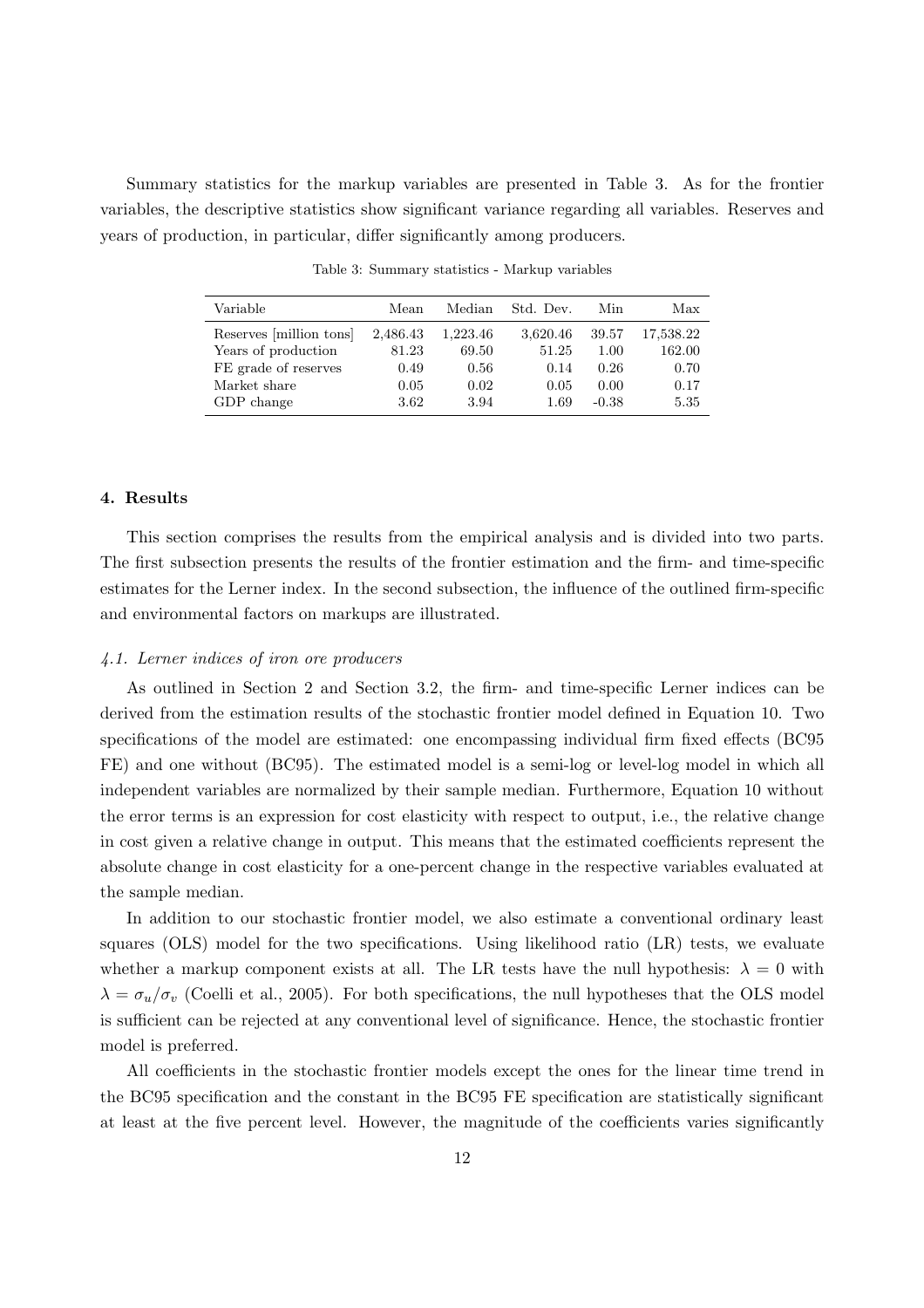<span id="page-14-1"></span>

| Variable            | Parameter     | <b>OLS</b>             | OLS ID                 | BC95       | BC95 FE     |
|---------------------|---------------|------------------------|------------------------|------------|-------------|
| Ln(production)      | $\alpha_{yy}$ | $0.151^{\ast\ast\ast}$ | 0.201                  | $0.451***$ | $0.460***$  |
|                     |               | (0.044)                | (0.160)                | (0.104)    | (0.068)     |
| Ln(capital/labor)   | $\alpha_{u1}$ | $0.114*$               | $-0.218**$             | $-0.198**$ | $-0.247***$ |
|                     |               | (0.065)                | (0.108)                | (0.081)    | (0.050)     |
| Ln(reserves/labor)  | $\alpha_{u2}$ | $-0.083$               | $-0.211***$            | $-0.110**$ | $-0.092***$ |
|                     |               | (0.068)                | (0.073)                | (0.049)    | (0.029)     |
| Time                | $\alpha_{yt}$ | $0.056^{***}\,$        | $0.061^{\ast\ast\ast}$ | 0.007      | $-0.035***$ |
|                     |               | (0.010)                | (0.018)                | (0.006)    | (0.012)     |
| Constant            | $\alpha_{u}$  | $1.885^{\ast\ast\ast}$ | $1.596^{\ast\ast}$     | $0.877***$ | $-0.011$    |
|                     |               | (0.048)                | (0.621)                | (0.123)    | (0.012)     |
| Fixed effects       |               | No                     | Yes                    | No         | Yes         |
| Log-likelihood      |               | $-52.756$              | $-8.878$               | 0.763      | 28.782      |
| $\sigma_u$          |               |                        |                        | $0.304***$ | $0.299***$  |
| $\sigma_v$          |               |                        |                        | $0.076***$ | $0.083***$  |
| $\lambda$           |               |                        |                        | $3.979***$ | $3.621***$  |
| No. of observations |               | 96                     | 96                     | 96         | 96          |

Table 4: Estimation Results<sup>a,b,c,d</sup>

 $a$  Standard errors are in parentheses.

 $b^*$ , \*\*, \*\*\* indicate significance at the 10, 5 and 1% level, respectively.

 $c$  Estimates for the fixed effects coefficients are available from the authors upon request.

<sup>d</sup>All estimations have been performed in R using the "frontier" package by [Coelli and Henningsen \(2013](#page-23-22)).

between the two specifications. This indicates the existence of an unobserved heterogeneity bias in the BC95 specification without fixed effects. In fact, applying an additional LR test to choose between the BC95 and the BC95 FE specification indicates that as a group the firm dummy variables are statistically significantly different from zero. Hence, the BC95 FE is found to be the appropriate specification and is discussed more thoroughly in the following. Nevertheless, the specification without fixed effects is presented for comparison reasons.

Unfortunately, a limited number of the cost elasticity estimates yield negative values. This result is not consistent with economic theory since a well behaved cost function is required to be non-decreasing in outputs. Negative cost elasticity estimates are observed for five observations in the BC95 and seven observations in the BC95 FE specification. Four of the observations within the BC95 specification belong to Mount Gibson and one to Atlas Iron. The seven observations in the BC95 FE specification belong to BHP Billiton. Given this anomaly, the respective observations are excluded from the following analysis of the Lerner indices.[7](#page-14-0)

<span id="page-14-0"></span><sup>&</sup>lt;sup>7</sup>In case of BHP Billiton the estimated negative cost elasticities are in all likelihood due to the fact that we had to approximate the capital variable. Data on capital was only available on the total company level but not on the iron ore business segment level. Therefore, we used two alternative approximation approaches based on asset and revenue shares to proxy the capital variable. The estimation results for the two approaches do not differ significantly. Furthermore, all models were also estimated without the respective observations. The estimated coefficients are very similar to the coefficients presented in Table [4](#page-14-1) and all cost elasticity estimates show positive values as required by economic theory. Therefore, in order to have more degrees of freedom, we opted to leave all observations in the frontier estimation and exclude the ones with negative cost elasticity estimates from the second-stage Lerner indices analysis. All estimation results are available from the authors upon request.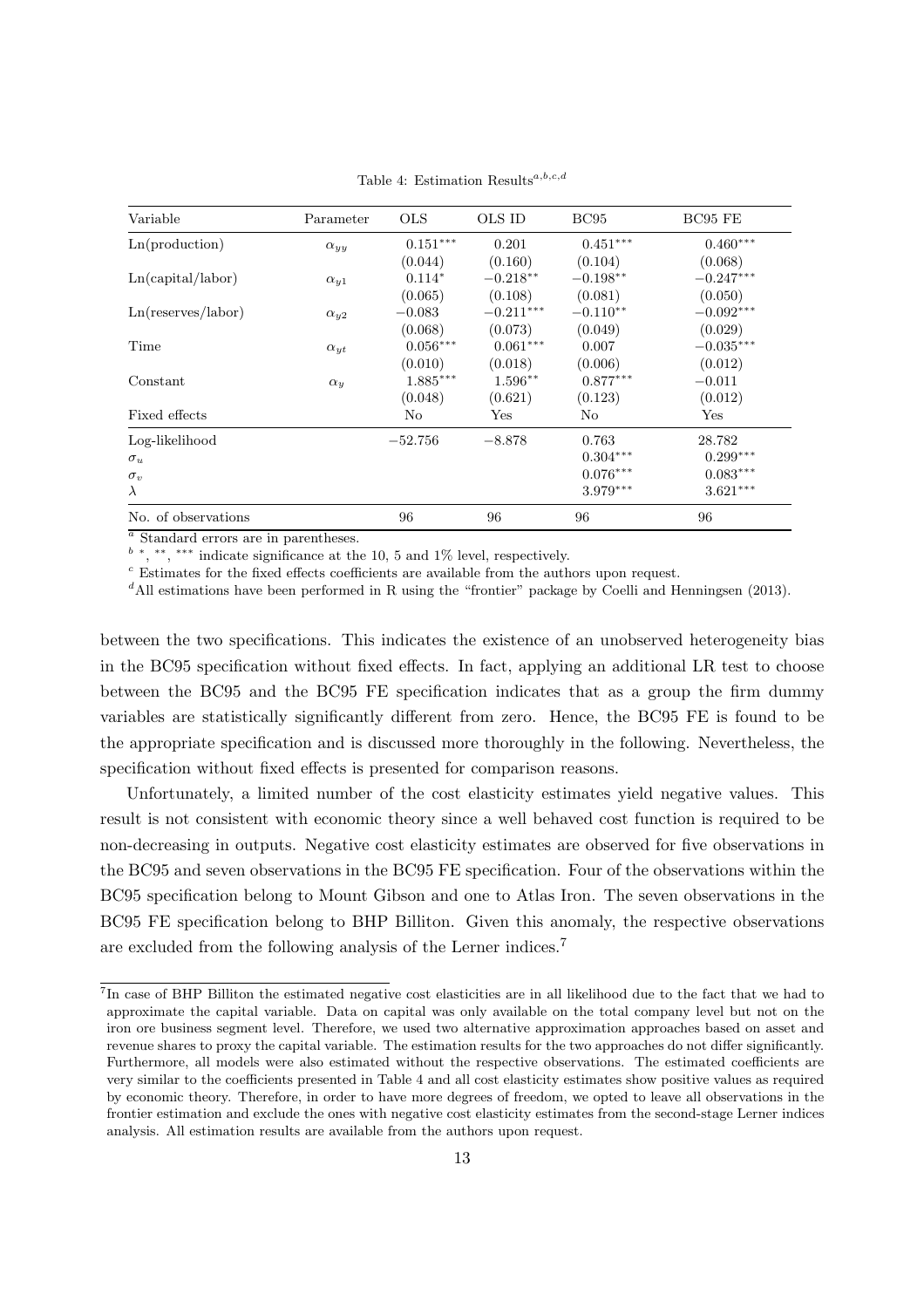<span id="page-15-0"></span>The summary statistics of the Lerner index estimates are presented in Table [5.](#page-15-0) The estimates are derived from the estimation results of the two stochastic frontier specifications as outlined in Equation [9.](#page-8-6) The two specifications provide a range of possible values. The estimates from the BC95 specification are most likely upward-biased and hence may be considered as an upper bound. In contrast, the more reliable BC95 FE specification provides relatively conservative estimates. Any time-persistent markup components are captured by the fixed effects and hence are excluded from the Lerner index estimates.

| Model          | Mean | Median | Std. Dev. | Min  | Max  |
|----------------|------|--------|-----------|------|------|
| <b>BC95</b>    | 0.38 | 0.43   | 0.25      | 0.02 | 0.99 |
| <b>BC95 FE</b> | 0.20 | 0.12   | 0.21      | 0.01 | 0.75 |

Table 5: Summary statistics of Lerner index

The BC95 specification shows a high mean value for the Lerner index estimates of 0.38. In the specification with fixed effects, the estimates are considerably lower with a mean of 0.20 and a median of 0.12. This means that half of the observations in the sample do not achieve a Lerner index of more than 0.12. It also hints at some firms having very large Lerner indices, which is consistent with the high maximum value of 0.75 compared to the mean or median.[8](#page-15-1)

The figures shed light on the degree of competition in the iron ore market. Whereas a mean value of 0.38 is a rather high value, it is difficult to conclude whether a mean value of 0.20 indicates serious competition issues in the iron ore market or not. To facilitate interpretation, we compare our figures with those obtained by [Kumbhakar et al. \(2012](#page-24-0)) and [Coccorese \(2012\)](#page-23-8) who use the same methodological approach. Although these two do not deal with the iron ore market, a comparison may help to conclude whether our estimates are low or high, relatively speaking. In the analysis by [Kumbhakar et al. \(2012\)](#page-24-0), the mean values of the Lerner index vary among specifications betw[een 0.07 and 0.10 and can therefore be considered as relatively low. Nevertheless,](#page-24-0) Kumbhakar et al. [\(2012\)](#page-24-0) state that the Norwegian sawmilling firms, which were under investigation in their analysis, exercised some market power. [Coccorese \(2012](#page-23-8)) estimates Lerner indices of banks in various countries with an overall mean of 0.15 and a maximum mean in one country of 0.54. The results presented here are therefore more in the range of [Coccorese \(2012\)](#page-23-8) and, hence, seem to be relatively high.

The second important finding that can be concluded from Table [5](#page-15-0) is the wide range between the minimum and maximum values of the time- and firm-specific Lerner indices. This suggests that the firms' individual abilities to generate markups differs considerably, also across time. A

<span id="page-15-1"></span><sup>&</sup>lt;sup>8</sup>Given the differing magnitude between the two model specifications, the overall correlation of Lerner indices across specifications should be examined. The calculated Pearson correlation coefficient of 0.38 illustrates only a moderate correlation of Lerner indices across both specifications. This further stresses the importance of considering unobserved heterogeneity in the analysis.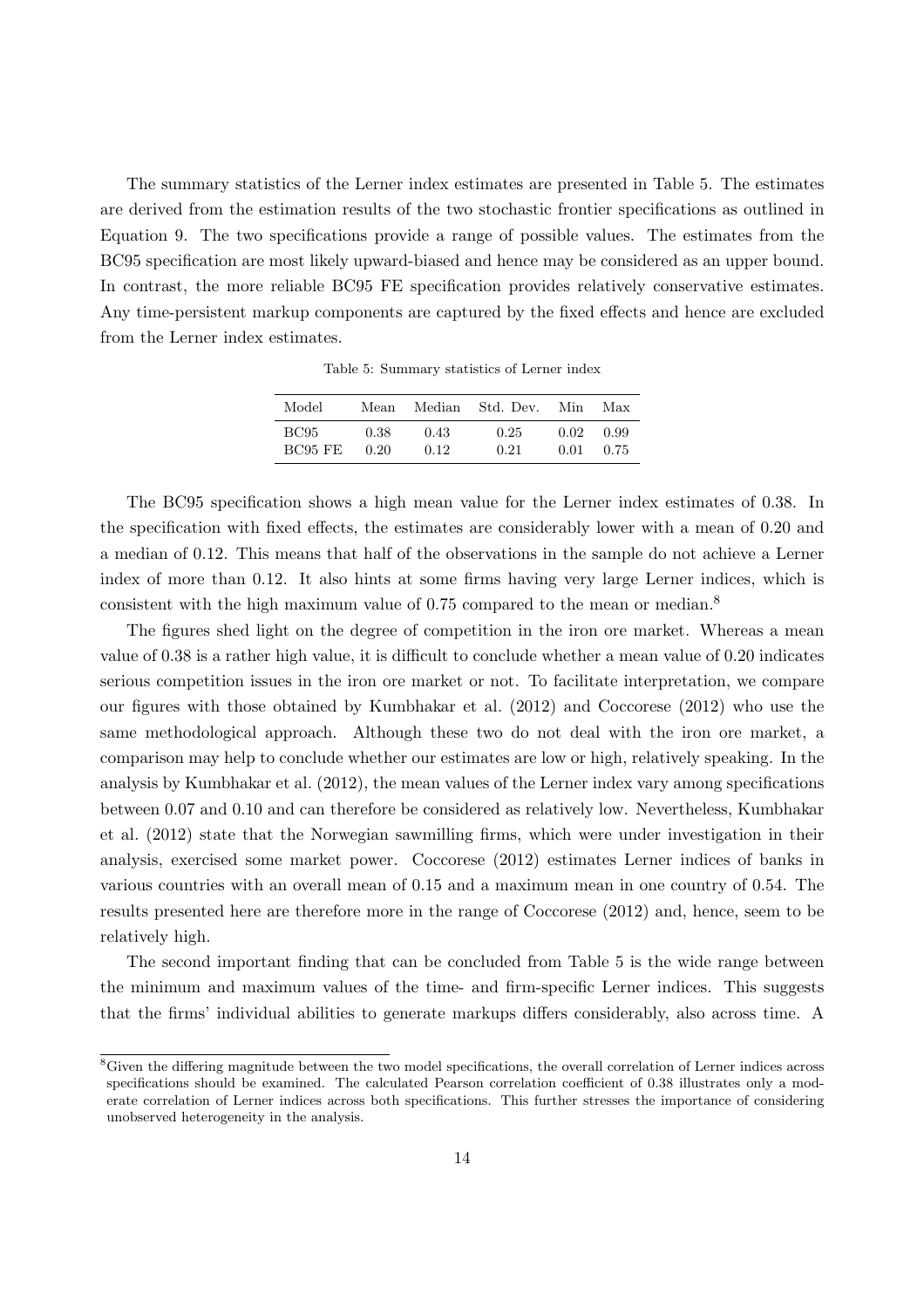<span id="page-16-0"></span>

graphical representation of the development of Lerner indices over time and the differences across firms is given in Figure [2.](#page-16-0)

Figure 2: Firm-specific Lerner index estimates from the BC95 FE specification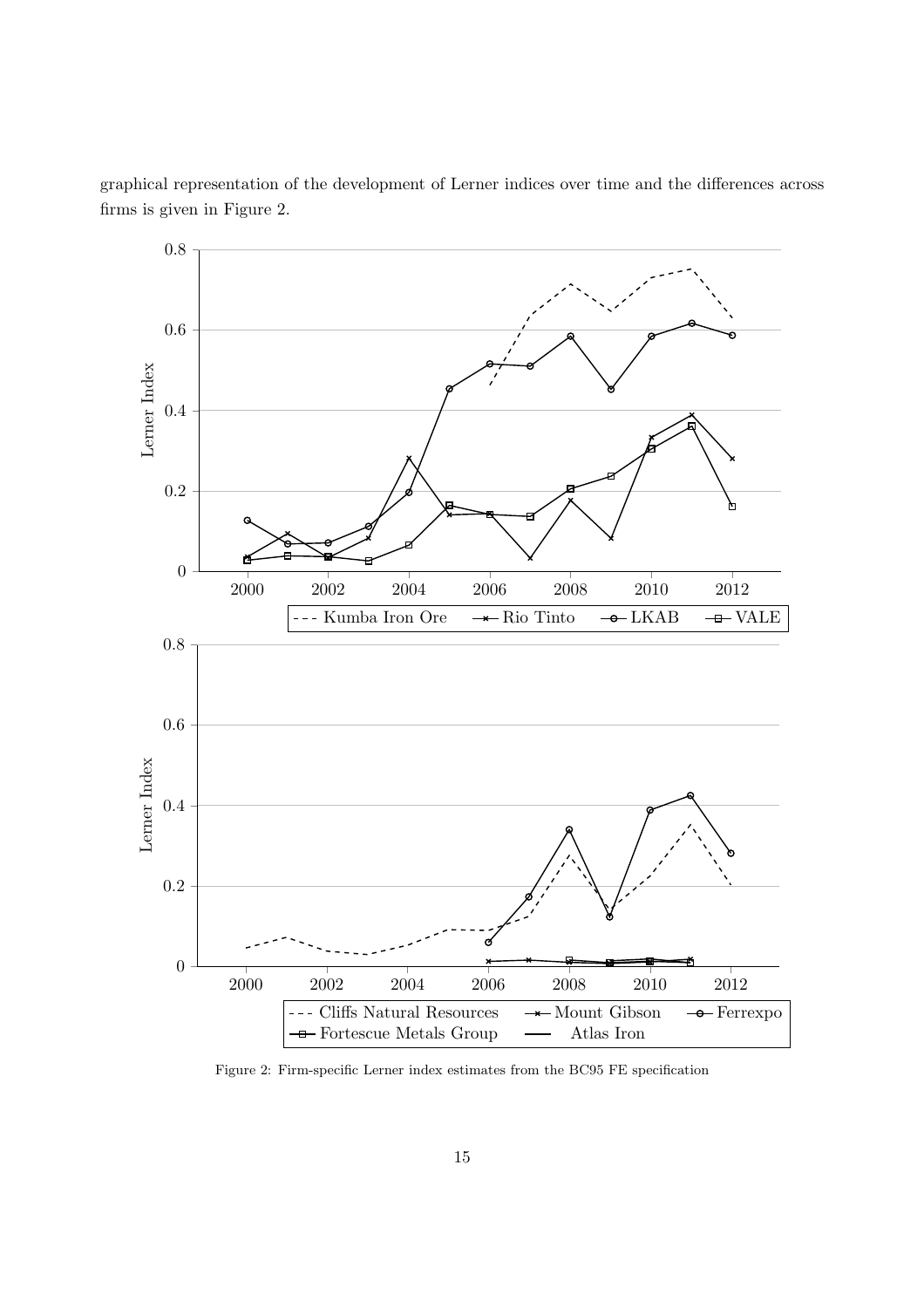Interestingly, the second-highest Lerner index in the fixed effects specification belongs to the Swedish producer LKAB, which is considered to incur rather high production costs.<sup>[9](#page-17-0)</sup> It is, however, in line with [Hellmer and Ekstrand \(2013](#page-23-20)), who state that producers in the USA and Sweden may have been able to generate economic rents during the recent rapid iron ore demand expansion as those companies were not able to raise production but nevertheless benefited from higher prices. The average annual growth rate of production over the period 2000 to 2012 is 1.8 percent for LKAB, whereas it is, e.g., 7.6 percent for VALE.<sup>[10](#page-17-1)</sup> Therefore, the hypothesis may be supported in the case of LKAB.[11](#page-17-2)

Furthermore, LKAB's high values may be explained by their high quality pellets, favorable geological conditions and their strong focus on Europe as a sales market.[12](#page-17-3) In supplying this market, LKAB does not incur high transportation costs, in contrast to, e.g., VALE whose production is located mainly in Brazil. Given the demand increase in China starting in the early 2000's and the price correlation between the European and Asia-Pacific markets, LKAB probably benefited from the price increase on the European market. This development is in line with the increase in the Lerner index from 2003 onwards.

#### *4.2. Influence of firm-specific and environmental characteristics on markups*

The firm-specific and environmental characteristics assumed to influence a firm's ability to exert markups have been discussed in Section [3.2.](#page-9-2) Given these characteristics, Equation [11](#page-10-1) in Section [3.2](#page-9-2) can be explicitly written as:

$$
u_{it} = \beta_0 + \beta_1 \ln(\text{FE grade of reserves}_{it}) + \beta_2 \ln(\text{reserves in ton}_{it}) + \beta_3 \text{ years of production}_{it}
$$

$$
+\beta_4 \text{ market share}_{it} + \beta_5 \text{ price change}_{it} + \beta_6 \text{ GDP change}_{it} + \sum_{j=6}^{10} \beta_j \text{ country}_j + W_{it}.
$$
 (12)

 $\overline{10}$ 

The estimated coefficients are presented in Table [6.](#page-18-0) Among the first six evaluated firm-specific and environmental factors, a statistically significant impact on the markup component is only observed for years of production and GDP change. Years of production is the proxy variable for experience. As expected, the respective coefficient in both specifications is positive and statistically significant at the 1% level. This is in line with the hypothesis formulated in Section [3.2](#page-9-2) and hints at the existence of possible learning effects in production or in the marketing and sales division for iron ore producers.

<sup>9</sup>LKAB is the only company (with large scale operations) that is engaged in underground mining, which is associated with higher costs than production in open pit operations [\(Hellmer](#page-23-15), [1996](#page-23-15)).

<span id="page-17-0"></span> $10$  Note that these figures are calculated in FE units in order to allow for comparison.

<span id="page-17-2"></span><span id="page-17-1"></span><sup>&</sup>lt;sup>11</sup>The main producer in the USA, Cliffs Natural Resources, however, does not seem to follow this hypothesis. Its average annual growth rate of production over the period 2000 to 2012 amounts to 10.3 percent and is therefore even larger than the rate for VALE. The time-varying Lerner indices, however, remain rather flat.

<span id="page-17-3"></span><sup>&</sup>lt;sup>12</sup>Hence, LKAB's cost disadvantage may be outweighed by lower pelletizing costs due to a high magnetite fraction in the deposit [\(Hellmer](#page-23-15), [1996](#page-23-15)).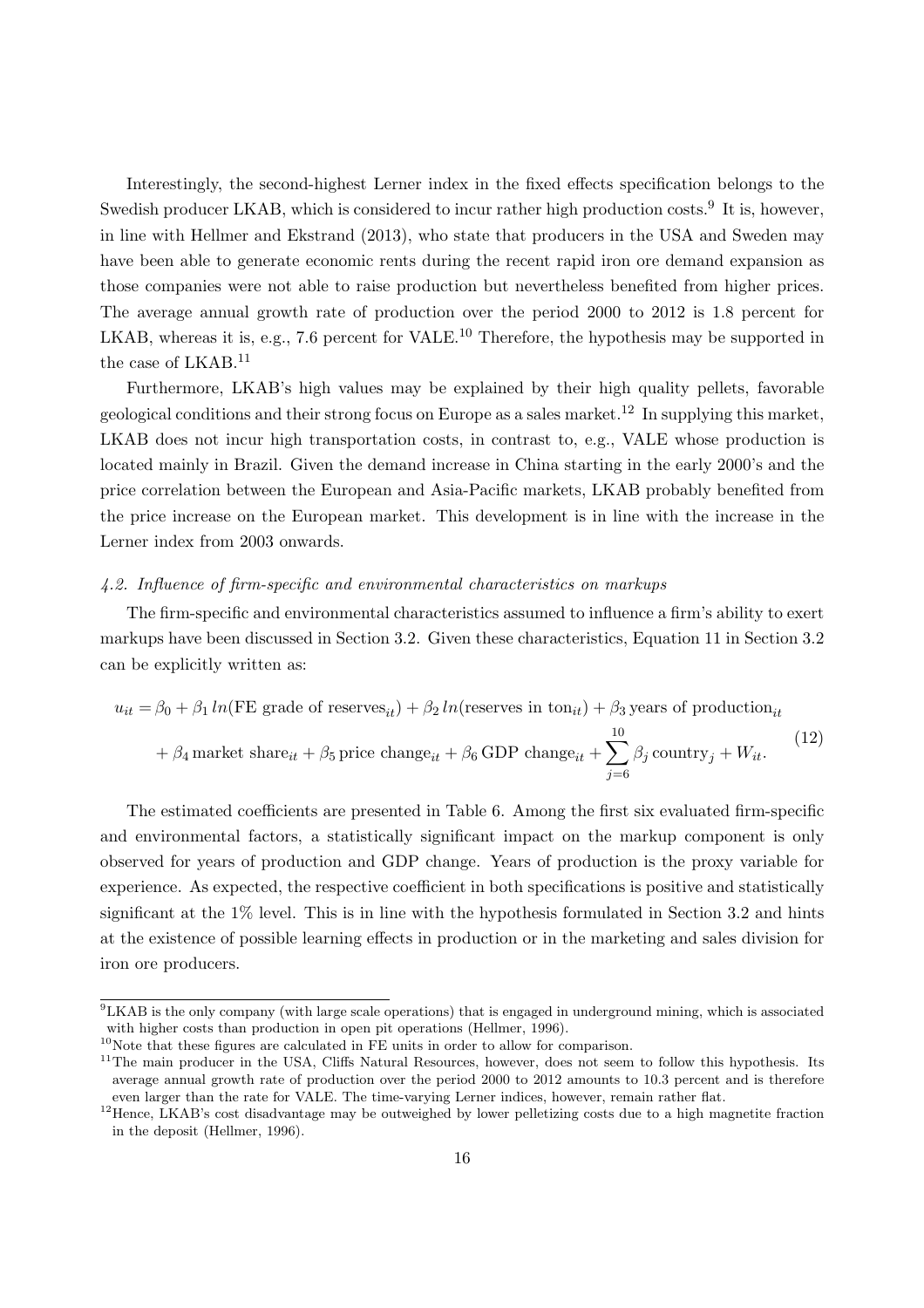The sixth factor, location, is evaluated by five country dummy variables: USA (Cliffs Natural Resources), Ukraine (Ferrexpo), South Africa (Kumba Iron Ore), Sweden (LKAB) and Brazil (VALE).[13](#page-18-1) The reference group is Australia (Rio Tinto, Mount Gibson, Fortescue Metals Group, Atlas Iron). With all other things being equal, it is expected that companies operating mainly in Australia are able to enjoy a higher markup because of lower transportation costs, resulting from its geographical proximity to the main demand areas. As expected, all coefficients are negative and, with the exception of the one for Ukraine, also statistically significant at least at the 5% level in the fixed effects specification.

<span id="page-18-0"></span>

| Variable                               | Parameter    |             | <b>BC95</b> |              | BC95 FE |
|----------------------------------------|--------------|-------------|-------------|--------------|---------|
| $Ln(FE\,\,grade\,\,of\,\,reserves)$    | $\beta_1$    | 1.001       | (1.316)     | $-1.010$     | (1.718) |
| Ln(reserves in ton)                    | $\beta_2$    | $-0.143*$   | (0.078)     | 0.061        | (0.231) |
| Years of production                    | $\beta_3$    | $0.006***$  | (0.002)     | $0.143***$   | (0.054) |
| Market share                           | $\beta_4$    | $-0.046**$  | (0.069)     | $-0.127$     | (0.179) |
| Price change                           | $\beta_5$    | $0.455***$  | (0.104)     | $-0.050$     | (0.240) |
| Change GDP                             | $\beta_6$    | 0.000       | (0.023)     | $0.066*$     | (0.040) |
| Constant                               | $\beta_0$    | $1.307***$  | (0.320)     | $5.109***$   | (1.639) |
| Country dummies (Reference: Australia) |              |             |             |              |         |
| <b>USA</b>                             | $\beta_6$    | $-1.731*$   | (0.970)     | $-18.346***$ | (6.521) |
| Ukraine                                | $\beta_7$    | 0.492       | (0.827)     | $-2.130*$    | (1.282) |
| South Africa                           | $\beta_8$    | $-0.222$    | (0.218)     | $-4.385***$  | (1.619) |
| Sweden                                 | $\beta_9$    | $-0.810**$  | (0.328)     | $-11.271***$ | (4.139) |
| <b>Brazil</b>                          | $\beta_{10}$ | $-0.755***$ | (0.329)     | $-3.538***$  | (1.510) |

Table 6: Markup component - influencing variables<sup> $a,b$ </sup>

 $a$ Standard errors in parentheses.

b∗ , ∗∗ , ∗∗∗ indicate significance at the 10, 5 and 1% level, respectively.

The results given in Table [6](#page-18-0) hint at the direction and significance of markup influencing factors. However, the magnitude of the coefficients is difficult to interpret. Therefore, marginal effects of the factors influencing the Lerner index are calculated. In order to analyze to what extent a small change in factor  $z_l$  leads to an absolute change in the Lerner index, the partial derivative of the Lerner index defined in Equation [9](#page-8-6) with respect to  $z_l$  has to be derived:<sup>[14](#page-18-2)</sup>

<span id="page-18-1"></span> $13$ Note that this specification is not equivalent to individual fixed effects in the markup term, although each country is represented by one firm only. In contrast to individual fixed effects the reference group consists of a set of firms sharing the same characteristic (i.e., production in Australia) instead of one individual firm as in the fixed effects specification.

<span id="page-18-2"></span><sup>14</sup>Time and firm indices are dropped for notational convenience.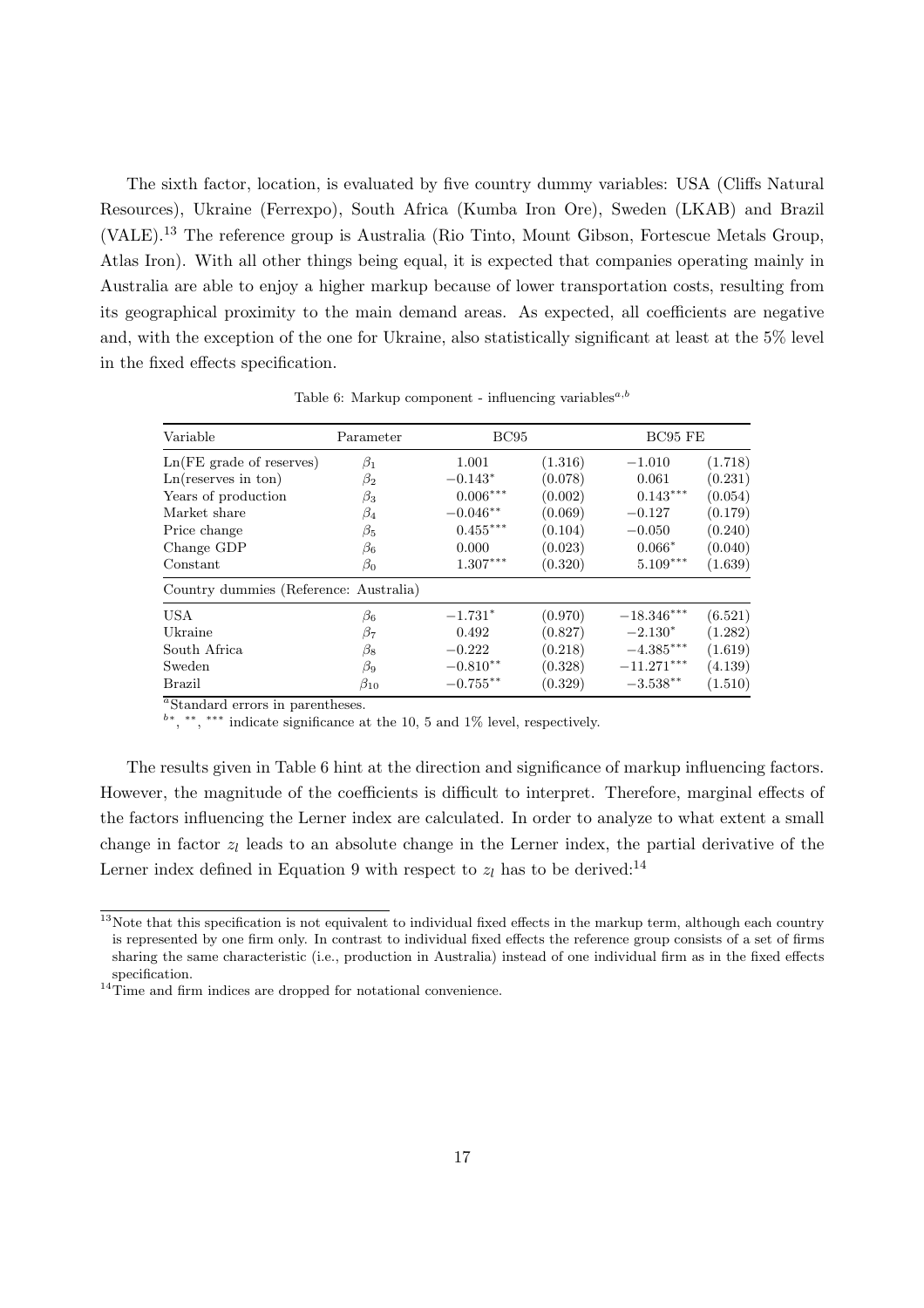$$
\frac{\partial LI}{\partial z_l} = \frac{1}{E_{CY}} \frac{\partial u}{\partial z_l} \left( 1 + \frac{u}{E_{CY}} \right)^{-1} - \frac{u}{E_{CY}} \left( 1 + \frac{u}{E_{CY}} \right)^{-2} \frac{1}{E_{CY}} \frac{\partial u}{\partial z_l}
$$
\n
$$
= \frac{1}{E_{CY}} \frac{\partial u}{\partial z_l} \left( 1 + \frac{u}{E_{CY}} \right)^{-1} \left[ 1 - \frac{u}{E_{CY}} \left( 1 + \frac{u}{E_{CY}} \right)^{-1} \right]
$$
\n
$$
= \frac{\frac{1}{E_{CY}} \frac{\partial u}{\partial z_l}}{1 + \frac{u}{E_{CY}}} (1 - LI)
$$
\n(13)

Since u and  $E_{CY}$  are positive and LI is between zero and one, the sign of the marginal effect depends only on the sign of  $\partial u/\partial z_l$ , i.e., the partial derivative of u with respect to the l-th z variable. While the variables in this expression only have to be replaced by their empirical counterparts  $(\hat{u},\hat{u})$  $\widehat{E_{CY}}$  and  $\widehat{LI}$ ), an expression for  $\partial u/\partial z_l$  is needed. Two suggestions are made in the literature: [Wang](#page-24-21) [\(2002\)](#page-24-21) derives an expression based on the unconditional expectation  $E(u)$ , whereas, more recently, [Kumbhakar and Sun \(2013](#page-24-22)) develop an expression based on the conditional expectation  $E(u|\epsilon)$ . The latter argue that their formulation is methodologically more coherent since the conditional expectation is already used to predict the markup component  $u$  (cp. Section [3.2\)](#page-9-2). Following this argume[nt, Table](#page-24-22) [7](#page-19-0) [displays the average marginal effects computed via the approach by](#page-24-22) Kumbhakar and Sun  $(2013).^{15}$  $(2013).^{15}$  $(2013).^{15}$ .

Table 7: Average marginal effects<sup> $a$ </sup>

<span id="page-19-0"></span>

| Variable                            | BC95 FE  | Variable        | BC95 FE  |
|-------------------------------------|----------|-----------------|----------|
| $Ln(FE\,\,grade\,\,of\,\,reserves)$ | $-0.019$ | $USA***$        | $-0.351$ |
| Ln(reserves in ton)                 | 0.001    | $Uk^$ aine $*$  | $-0.041$ |
| Years of production***              | 0.003    | South Africa*** | $-0.084$ |
| Market share                        | $-0.003$ | $Sweden***$     | $-0.215$ |
| Price change                        | $-0.001$ | $Brazil***$     | $-0.068$ |
| $GDP$ Change*                       | 0.001    |                 |          |

a∗ , ∗∗ , ∗∗∗ indicate significance at the 10, 5 and 1% level, respectively.

Concerning years of production, the average marginal effect indicates that on average one additional year of production increases the median firm's Lerner index by 0.003, holding all other variables fixed. Against the background that the mean value of years of production in the sample is 78, one may conclude that the years of production is the single most important determinant for the ability of iron ore producers to exercise market power. Yet, caution must prevail by interpreting the years of production as a proxy for experience. An alternative explanation of our finding may be that more profitable firms, i.e., firms with higher markups, stay in the market for a longer time. However, we do not observe firms leaving the market in our sample and therefore cannot relate the markup level to market exit. Given that labor productivity is an important determinant of

<span id="page-19-1"></span><sup>&</sup>lt;sup>15</sup>As the marginal effects in the model without fixed effects (BC95) are negligible, we do not discuss them in the following. The results are available from the authors upon request.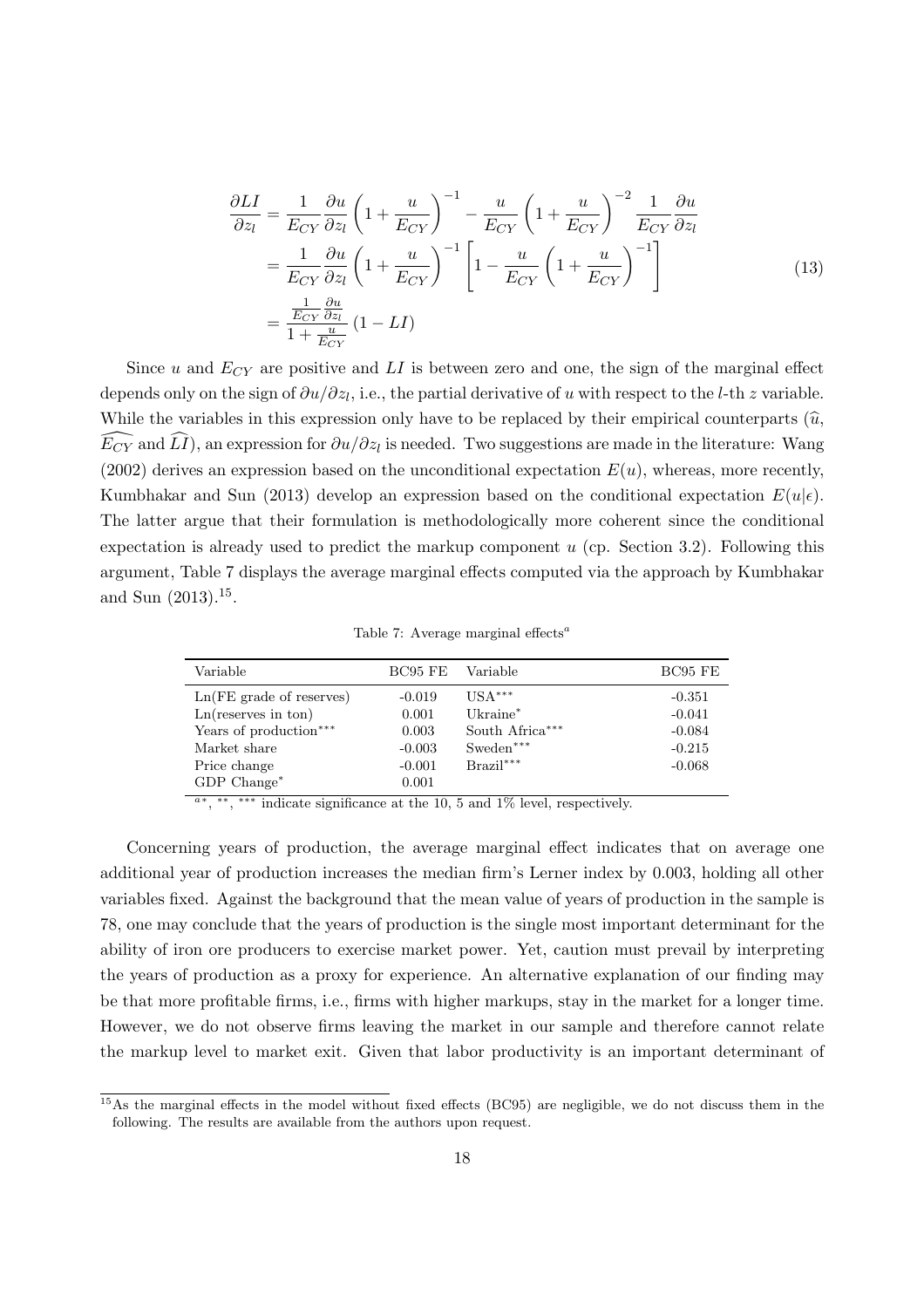marginal production costs, firms that have a long history in iron ore mining should profit from their experienced miners. Hence, we tend to argue that the increase in the Lerner index for every additional production year is also an indication of experience effects. Nevertheless, we are not able to unambiguously disentangle the two interpretations.

Turning now to the country dummies, one has to keep in mind that Australia is used as the reference point. Hence, the calculated effects represent one-off shifts in the Lerner index compared to Australia rather than the marginal effects. The largest significant negative shift is observed for the USA (-0.351) and the smallest for Ukraine (-0.041). The second largest is exhibited by Sweden (-0.215). Given that Cliffs Natural Resources (USA), VALE (Brazil) and LKAB (Sweden) all have comparably long shipping distances to the main demand areas in the Asia-Pacific region, the differences in the values are considerably large. In particular, at first view, the relatively low negative value for VALE (Brazil) is surprising. As Kumba Iron Ore (South Africa) has the shortest distance to the Asia-Pacific region after Australia, one would expect the country dummy for South Africa to indicate the lowest negative shift. Instead, the negative shift of Kumba Iron Ore (South Africa) is 0.016 higher than that of VALE (Brazil). This result suggests that distance is only one determinant of transportation costs.

According to [Heij and Knapp \(2014](#page-23-23)), vessels for iron ore are mainly of 'capesize' (60-100 thousand deadweight tonnes (DWT)) and 'panamax size' ( $\geq$  100 thousand DWT)<sup>[16](#page-20-0)</sup>. However, there are significant differences among producers. In particular, VALE owns its own fleet of ships and is known to have one of the largest ship sizes named after the company ('valemax size' with a size of 380-400 thousand DWT). Since VALE uses larger ships than its Australian counterparts, the difference in (shipping) transportation costs between VALE and Australian companies has traditionally been smaller than the difference in distances would suggest [\(Sukagawa, 2010](#page-24-19)). Furthermore, in relation to Kumba Iron Ore (South Africa), our results suggest that VALE's transportation cost advantage due to the usage of its own and larger ships even outweighs the disadvantage of the larger shipping distance to the Asia-Pacific demand centers. Altogether, our results provide evidence that, in addition to distance, other factors such as size and control of the fleet are also important factors for the firm-specific transportation cost level and, hence, for the individual ability of firms to generate markups.

Finally, the third factor found to have a significant influence on the firm's Lerner Index is annual growth in the world's real GDP, with, ceteris paribus, an additional percentage point of GDP growth resulting in an increase of the median firm's Lerner index by 0.001. An explanation for this results may be that high economic growth drives iron ore demand, which reduces the price elasticity of demand and, consequently, strengthens the position of the suppliers in the market. However, given that the median annual GDP growth rate in the period from 1993 to 2012 amounts

<span id="page-20-0"></span><sup>&</sup>lt;sup>16</sup>This definition is used by [Heij and Knapp \(2014](#page-23-23)) and stem from the ship broker Braemar Seascope.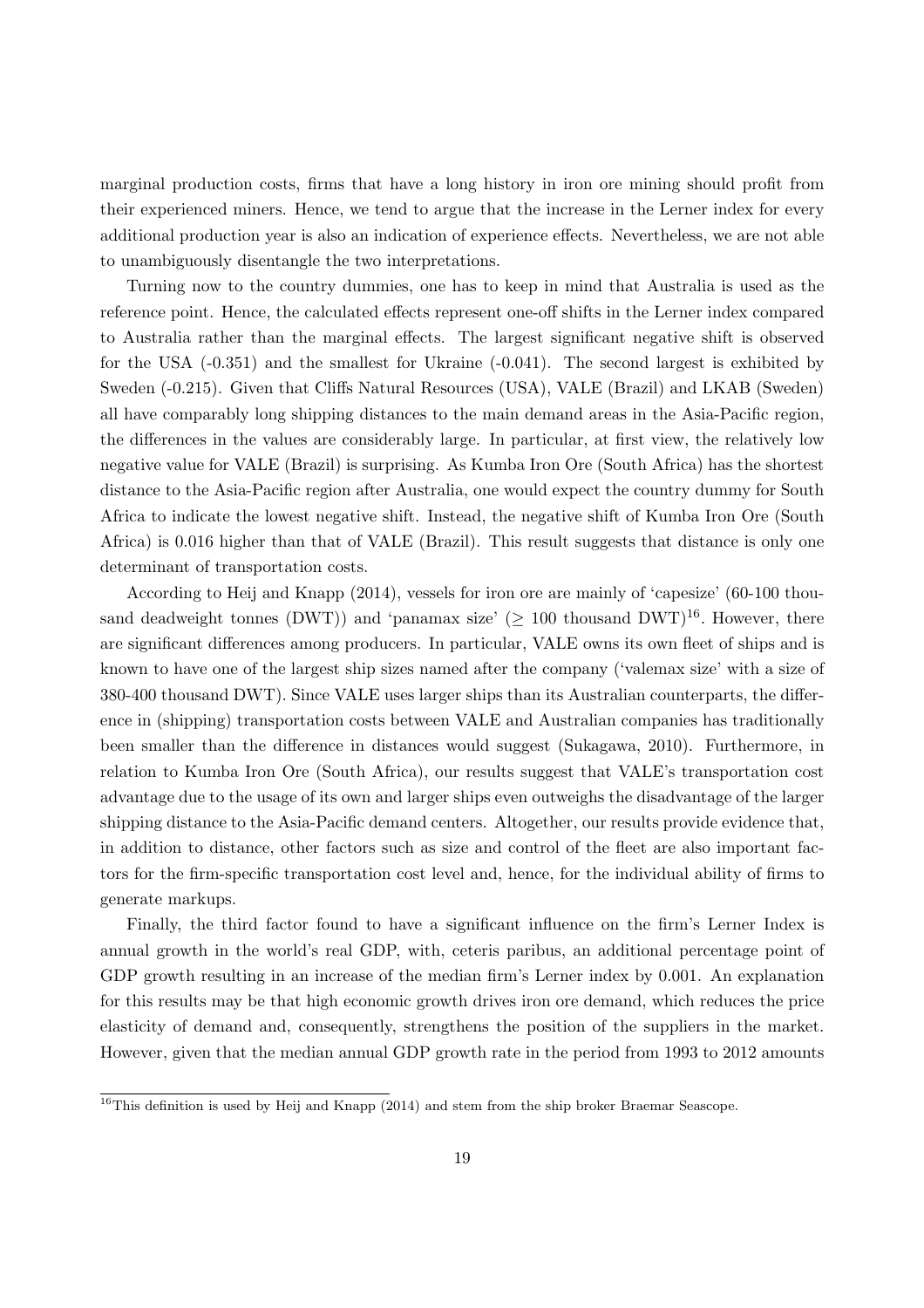to 3.9%, the importance of GDP growth in determining the level of the Lerner indices is found to be rather small.

#### 5. Discussion

The objective of this study was to analyze the potentially non-competitive behavior of iron ore producers during the past decade. For this purpose, Lerner indices for ten iron ore producing companies during the period 1993-2012 were estimated using an innovative SFA approach introduced by [Kumbhakar et al. \(2012](#page-24-0)). The approach was further extended by using a model framework that allows to analyze the (potential) influence of firm-specific and environmental characteristics on firm-specific markups.

The conjecture that iron ore producers exercise market power is supported by the empirical results. The estimated Lerner indices are significantly different from zero and indicate that the markups on average amount to 20% of the price. However, producer's individual ability to charge a markup varies considerably, also across time. On the firm-level, we find evidence that experience and geographical location of the main production area are the most important factors that influence firm-specific markups. Distance to the main demand areas, however, seems not to be the only factor that determines whether a firm benefits from its production region. For example, although Brazil is further away from the main demand centers in the Asia-Pacific region than South Africa, producing in Brazil has a weaker decreasing influence on markups than producing in South Africa, both compared to Australia. This may be due to different shipping costs among producers, with some, in particular VALE in Brazil, even controlling their own fleets with extremely large bulk carriers.

Although Lerner index estimations are frequently used in the economic literature to measure the degree of (non-)competitive behavior, the level of the estimates must be treated with caution: Whereas a low level of an estimated Lerner index can be interpreted as the absence of market power [\(Elzinga and Mills](#page-23-24), [2011](#page-23-24)), finding a high Lerner index does not translate equally well into evidence for the exercise of market power. Economies of scale or the need to recover fixed cost may also be captured in the estimates [\(Lindenberg and Ross, 1981\)](#page-24-23). Consequently, although we do find empirical evidence for increasing markups over time, in particular beginning with the early years of the century's first decade, i.e., from 2004 onwards, this indicates only an increase in market power under the assumption that capital costs of investment projects did not increase significantly.

Summing up, our research shows that the innovative approach for measuring market power introduced by [Kumbhakar et al. \(2012](#page-24-0)) and utilized in this study can provide valuable insights into the competitive environment of markets that are prone to the exercise of market power. In particular, the possibility of analyzing factors that most likely influence firm-specific markups is promising for applications to other markets, e.g., the electricity, pharmaceuticals or telecommunications market. In doing so, one may be interested in comparing the importance of the similar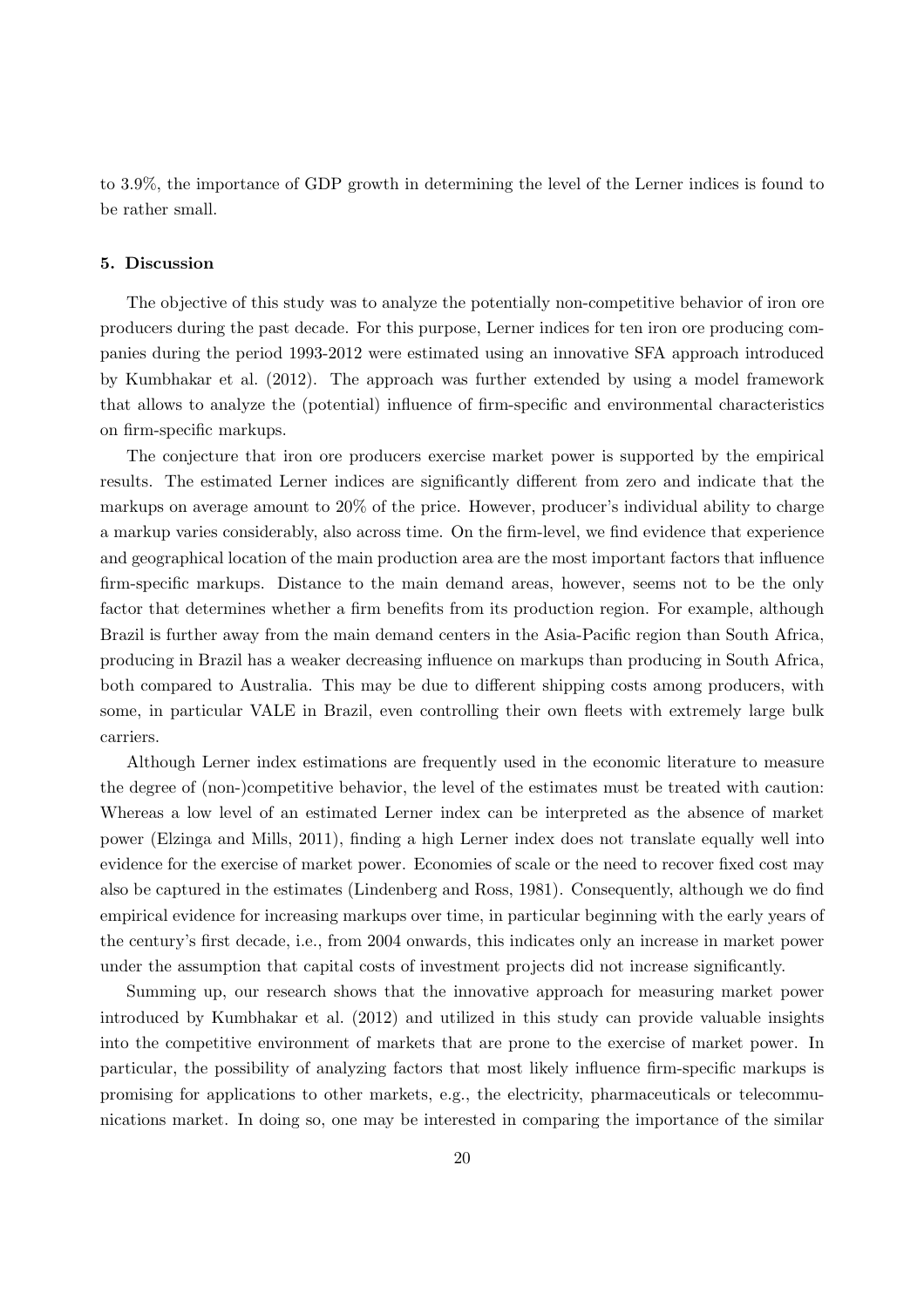characteristics across different markets. Furthermore, because of the relatively low data requirements, the utilized approach may pose a valuable tool for political and legal institutions interested in (empirically) assessing the abuse of market power by firms. Yet, as pointed out in the previous paragraph the estimation of the Lerner index needs to be accompanied by further analyses putting the estimated values in perspective, e.g., by relating it to the level and the development of fixed costs.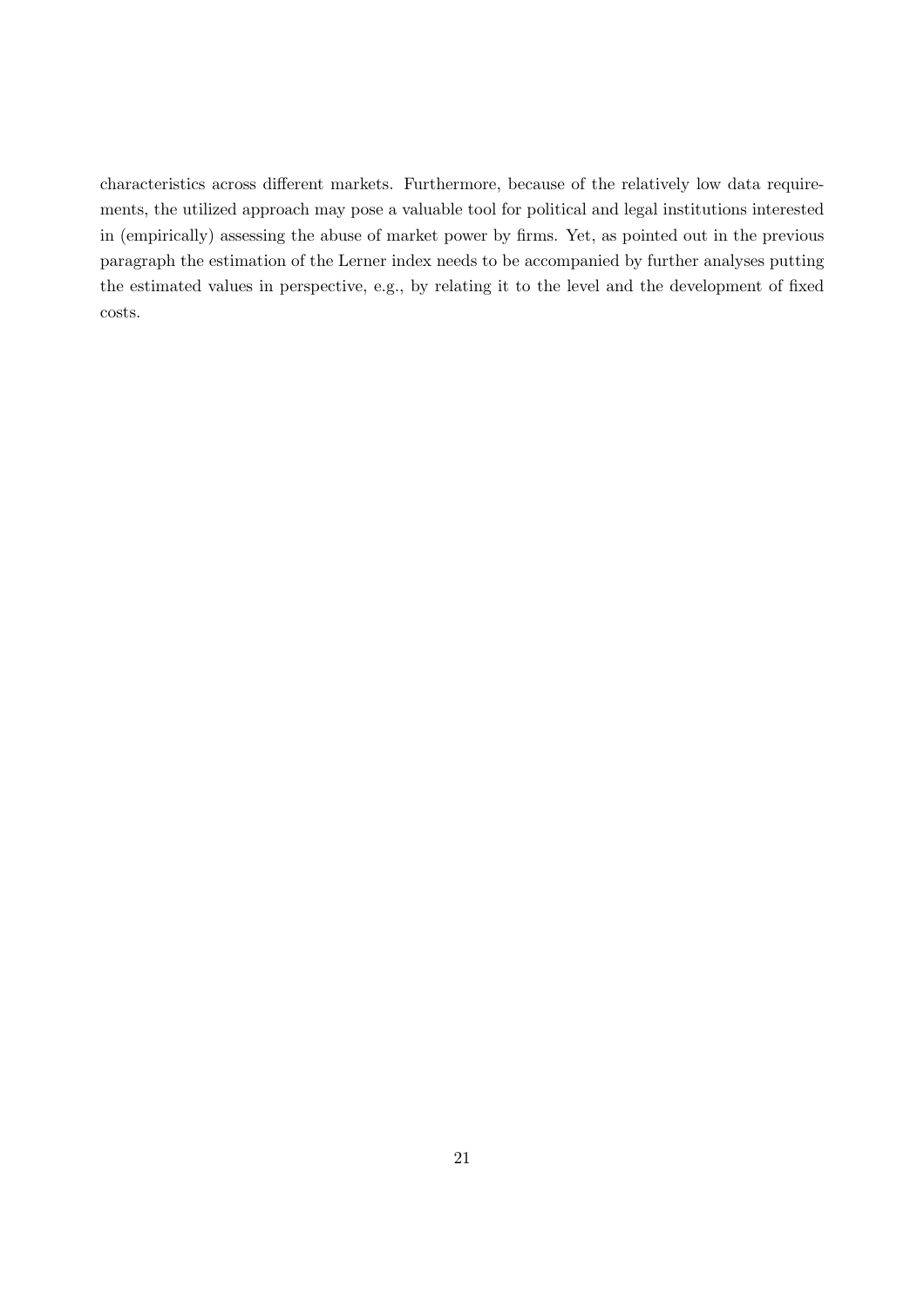#### References

- <span id="page-23-4"></span>Asafu-Adjaye, J., Mahadevan, R., 2003. How cost efficient are Australia's mining industries? Energy Economics 25 (4), 315 – 329.
- <span id="page-23-18"></span>Bain, J. S., 1951. Relation of profit rate to industry concentration: American manufacturing, 1936-1940. The Quarterly Journal of Economics 65 (3), 293–324.
- <span id="page-23-7"></span>Battese, G. E., Coelli, T. J., 1995. A model for technical inefficiency effects in a stochastic production function for panel data. Empirical Economics 20, 325–332.
- <span id="page-23-6"></span>Bresnahan, T., 1989. Empirical studies of industries with market power. Vol. II of Handbook of Industrial Organization. Amsterdam: Elsevier, pp. 1011–1057.
- <span id="page-23-3"></span>Chang, H.-S., 1994. Estimating Japanese import shares of iron ore. Resources Policy 20 (2), 87 – 93.
- <span id="page-23-8"></span>Coccorese, P., 2012. A stochastic frontier estimation of the Lerner index for the banking industry. [http://www.uni](http://www.unisa.it/docenti/paolococcorese/publications/publications) [sa.it/docenti/paolococcorese/publications/publications](http://www.unisa.it/docenti/paolococcorese/publications/publications), 12.06.2013, working Paper.
- <span id="page-23-22"></span>Coelli, T. J., Henningsen, A., 2013. Package 'frontier'. [http://cran.r-project.org/web/packages/frontier/fron](http://cran.r-project.org/web/packages/frontier/frontier.pdf) [tier.pdf](http://cran.r-project.org/web/packages/frontier/frontier.pdf), 18.09.2013.
- <span id="page-23-9"></span>Coelli, T. J., Rao, D., O'Donnell, C., Battese, G., 2005. An introduction to efficiency and productivity analysis, 2nd Edition. Springer.
- <span id="page-23-19"></span>Demsetz, H., 1973. Industry structure, market rivalry, and public policy. Journal of Law & Economics 16, 1–9.
- <span id="page-23-0"></span>Döhrn, R., Janßen-Timmen, R., 2012. Die volkswirtschaftliche Bedeutung der Stahlindustrie. No. 71. RWI Materialien.
- <span id="page-23-24"></span>Elzinga, K., Mills, D., 2011. The Lerner index of monopoly power: origins and uses. American Economic Review, Papers and Proceedings 101, 558–564.

<span id="page-23-12"></span>European Commission, 2001. Case COMP/M.2420 - Mitsui/CVRD/Caemi. Official Journal of the European Union.

- <span id="page-23-10"></span>Färe, R., Primont, D., 1995. Multi-output production and duality: Theory and applications. Kluwer Academic Publishers, Boston.
- <span id="page-23-14"></span>Filippini, M., Wetzel, H., 2014. The impact of ownership unbundling on cost efficiency: Empirical evidence from the New Zealand electricity distribution sector. Energy Economics 45, 412–418.

<span id="page-23-5"></span>Fiuza, E. P., Tito, F. F., 2010. Post-merger time series analysis: Iron ore mining. Resources Policy 35 (3), 141 – 155.

- <span id="page-23-17"></span>Galdon-Sanchez, J. E., Schmitz, James A., J., 2002. Competitive pressure and labor productivity: World iron-ore markets in the 1980's. American Economic Review 92 (4), 1222–1235.
- <span id="page-23-23"></span>Heij, C., Knapp, S., 2014. Dynamics in the dry bulk market: Economic activity, trade flows, and safety in shipping. Journal of Transport Economics and Policy 48 (3), 499–514.
- <span id="page-23-15"></span>Hellmer, S., 1996. The role of product differentiation in the iron ore industry: The case of LKAB. Resources Policy  $22(1/2), 49-60.$
- <span id="page-23-20"></span>Hellmer, S., Ekstrand, J., 2013. The iron ore world market in the early twenty-first century - the impact of the increasing Chinese dominance. Mineral Economics 25 (2-3), 89–95.
- <span id="page-23-1"></span>Hilpert, H. G., Wassenberg, F., 2010. Monopoly auf dem Eisenerzmarkt: Ursachen und Konsequenzen. Wirtschaftsdienst 90 (8), 564–566.
- <span id="page-23-16"></span>Hobbs, B. F., 1986. Mill pricing versus spatial price discrimination under Bertrand and Cournot spatial competition. The Journal of Industrial Economics 35 (2), 173–191.
- <span id="page-23-11"></span>Hotelling, H., 1931. The economics of exhaustible resources. Journal of Political Economy 39 (2), 137–175.
- <span id="page-23-2"></span>Hurst, L., 2012. West and Central African iron ore: A lesson in the contestability of the iron ore market. EABER Working Paper Series.
- <span id="page-23-21"></span>IMF, 2014. World Economic Outlook Database. [http://www.imf.org/external/pubs/ft/weo/2014/01/weodata/i](http://www.imf.org/external/pubs/ft/weo/2014/01/weodata/index.aspx) [ndex.aspx](http://www.imf.org/external/pubs/ft/weo/2014/01/weodata/index.aspx), 25.8.2014, International Monetary Fund.
- <span id="page-23-13"></span>Jondrow, J., Lovell, C. K., Materov, I. S., Schmidt, P., 1982. On the estimation of technical inefficiency in the stochastic frontier production function model. Journal of Econometrics 19 (2-3), 233 – 238.